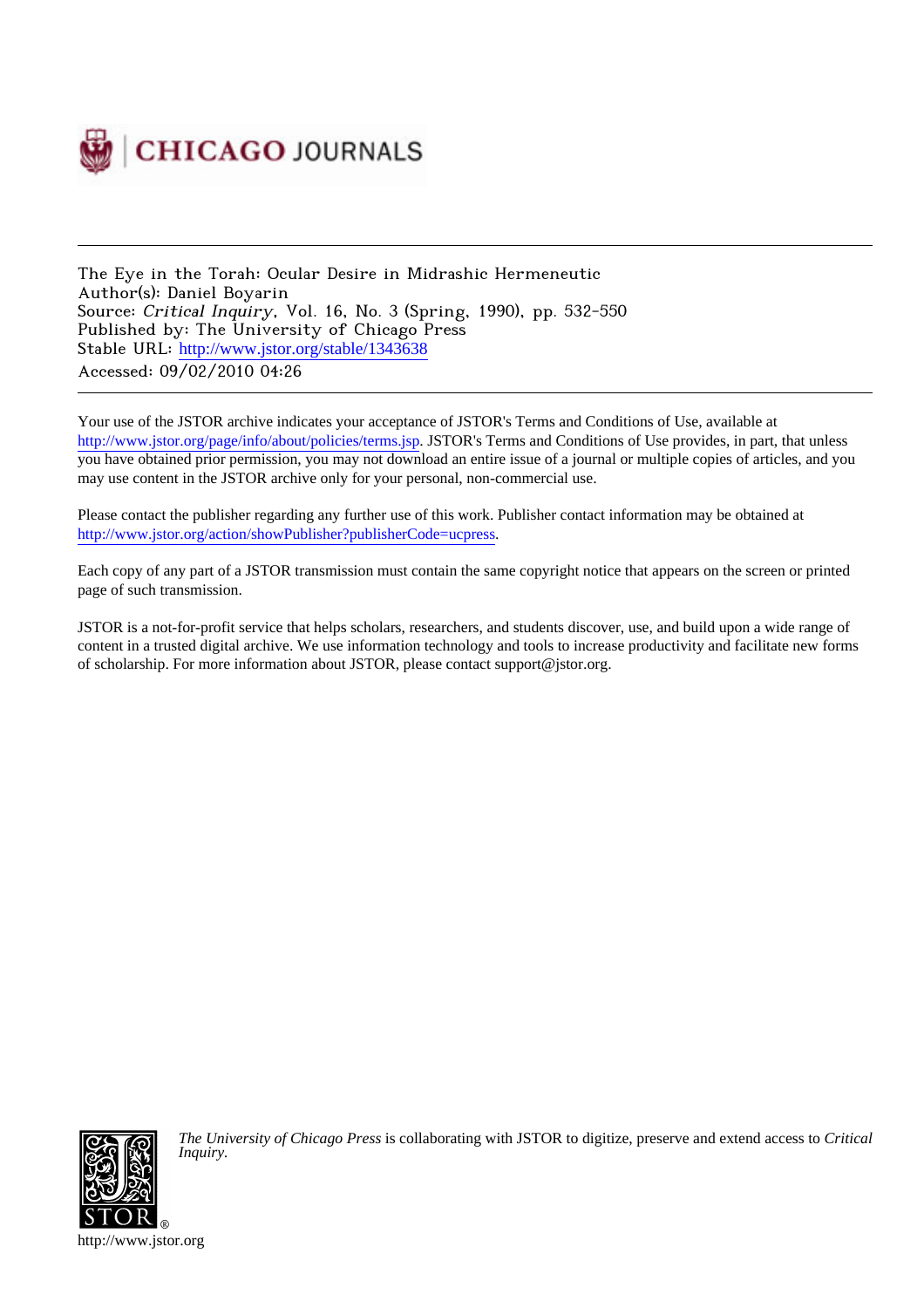## **The Eye in the Torah: Ocular Desire in Midrashic Hermeneutic**

## **Daniel Boyarin**

**It seems to have become a commonplace of critical discourse that Judaism is the religion in which God is heard but not seen. Thus in a recent article by Martin Jay we can find the following remarks:** 

**Whereas some commentators contrast the Jewish taboo on graven images or seeing the face of God with the Christian toleration for the word made flesh in the incarnation, a toleration that supports the visible sacraments and the mimetic imitatio Dei, Ellul staunchly asserts the iconoclastic impulse in both faiths. Not for him is the contention that Christianity contains both Hellenic and Hebraic impulses. Instead, he insists that like Judaism, it worships an invisible, non-theophanous God, a God who speaks to humans who only listen.'** 

**Reading Jay's text, as well as Ellul's text, from which it dissents, I am interested in what is assumed, hidden, implied, and mystified in the comparative expression "like Judaism." Both Ellul and Jay (and nearly everyone else) casually accept the characterization of Judaism (a reified** 

**For Dr. Ruth Stein.** 

**I wish to thank Moshe Idel and James Kugel, who made very useful remarks on an earlier version of this paper, first delivered and discussed at a colloquium of the Shalom Hartman Institute.** 

**All translations from the Hebrew and Aramaic are my own unless otherwise cited.** 

**1. Martin Jay, "The Rise of Hermeneutics and the Crisis of Ocularcentrism," Poetics Today 9 (1988): 307-8; hereafter abbreviated "RH."** 

**Critical Inquiry 16 (Spring 1990)** 

**? 1990 by The University of Chicago. 0093-1896/90/1603-0002\$01.00. All rights reserved.**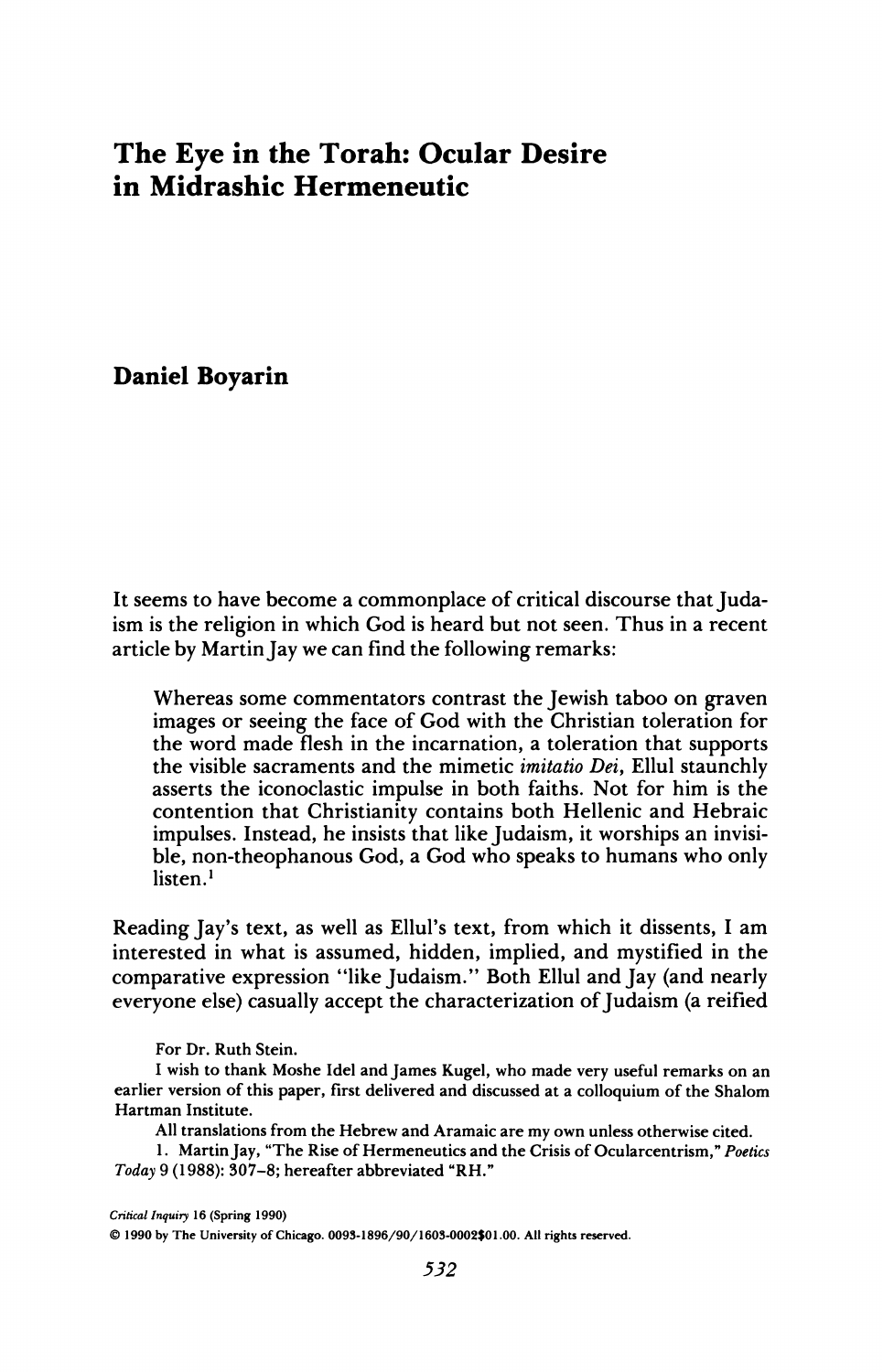**fiction of four thousand years of a culture) as a religion that devalues the experience of vision of God (and vision in general) and relegates it to the realm of idolatry. It is an absolutely unexamined axiom that "Hebraic impulses" must be toward an invisible God, who does not show Himself to humankind and only speaks that they may hear. Jay's statement reveals one source of the confusion that has led to the consensus that in Judaism God cannot be seen: it casually equates a "taboo on graven images or seeing the face of God" with an assertion that God is invisible and speaks but does not show Himself to humans. In fact, a threefold distinction must be drawn among (1) a theosophical doctrine that God is a being who cannot be seen; (2) a normative stricture (absolute or contingent) on seeing a God who can be seen; and (3) a stricture on making images of a visible God. Jay elides all three of these. In this essay I will try to show that the first of these is false for Talmudic Judaism, and the second is relative and contingent. The third is, of course, an absolute stricture.** 

**My construction of the position of the eye in Rabbinic Judaism2 (and Christianity) represents almost a reversal of the roles "Hebraic" and "Hellenic." A powerful case can be made that only under Hellenic influence do Jewish cultures exhibit any anxiety about the corporeality or visibility of God; the biblical and Rabbinic religions were quite free of such influences and anxieties. Thus I would identify Greek influences on Judaism in the Middle Ages as being the major force for repressing the visual.3 The Neoplatonic and Aristotelian revision of Judaism** 

**2. I have concentrated here on the "classical" texts of the canon of so-called normative Rabbinic Judaism, where this issue has been little discussed in the scholarly literature. For a discussion of this topic in other texts, see Christopher Rowland, "The Visions of God in Apocalyptic Literature," Journal for the Study of Judaism in the Persian, Hellenistic and Roman Period 10 (Dec. 1979): 137-54, and Ira Chernus, "Visions of God in Merkabah Mysticism," Journal for the Study of Judaism in the Persian, Hellenistic and Roman Period 13 (Dec. 1982): 123-46. It becomes increasingly clear that Rabbinic Judaism cannot be strictly separated from earlier apocalyptic or later mystical traditions, but the exact nature of the connections is a present agendum of research.** 

**3. A similar point has been made by Gedaliahu Stroumsa, "Form(s) of God: Some Notes on Metatron and Christ," Harvard Theological Review 76 (1983): 270-71, where Stroumsa argues that the idea of the "total immateriality of God" developed in Christianity under the "pervasive influence of Platonism." On the other hand, "the encounter between Jewish thought and Platonic philosophy, was severed soon after Philo, and Jewish exegesis was left to struggle with biblical anthropomorphisms without the help of** 

**Daniel Boyarin, associate professor of Talmud and midrash at Bar-Ilan University, has published essays on midrash and literary theory. His book Intertextuality and the Reading of Midrash is forthcoming. This essay is part of a larger project tentatively entitled Bodies of Torah: Language,**  Sex and God in Talmudic Judaism.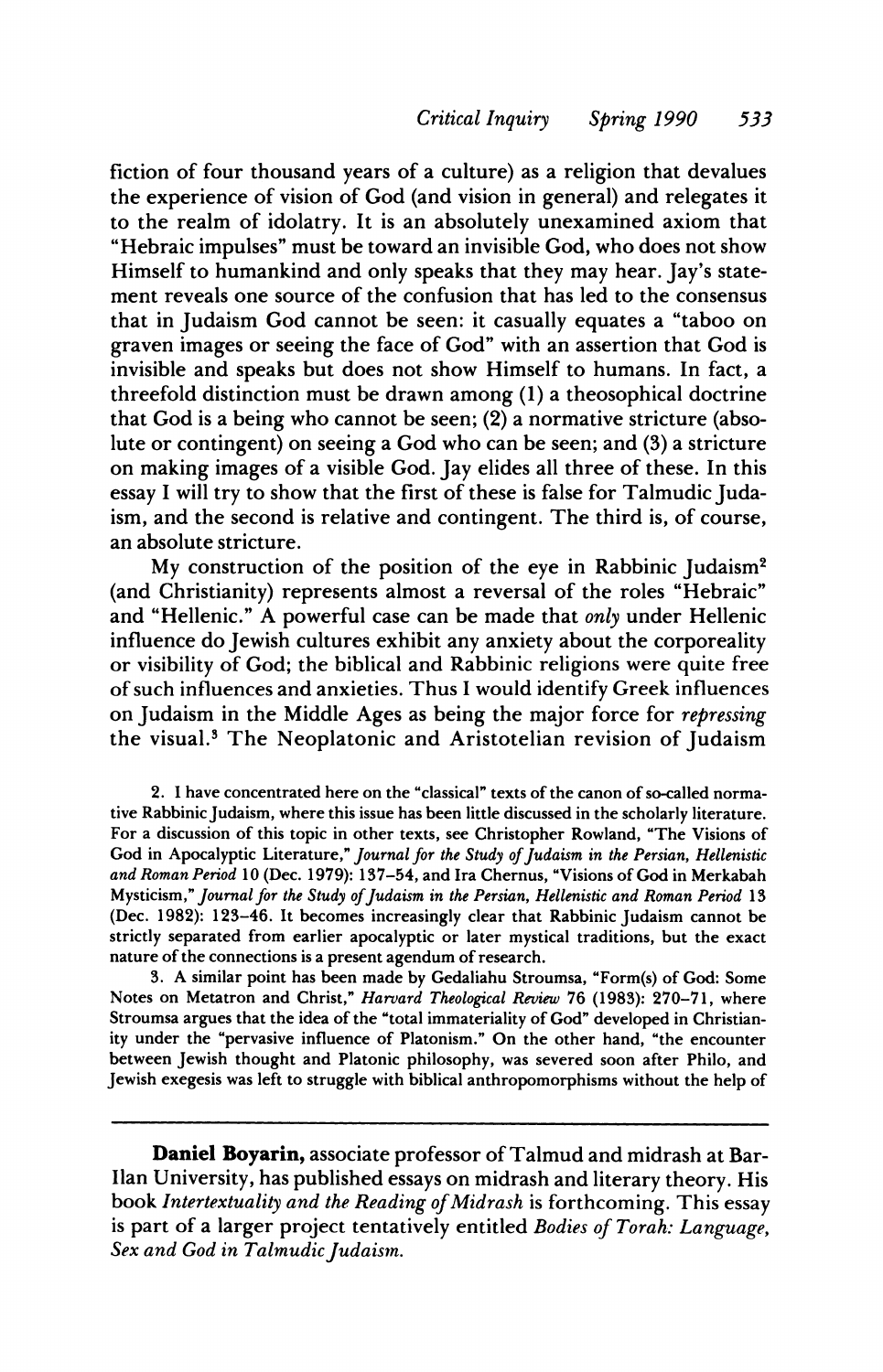**undertaken by the Jewish scholastics was so successful that it has resulted in the near-total forgetting of the biblical and Rabbinic traditions of God's visibility. W. J. T. Mitchell's characterization of the Rabbinic tradition is a perfect example of this "forgetting." In order to position Judaism in a typology of cultures, Mitchell cites Moses Maimonides. Mitchell's reading of Maimonides is well-founded; the problem lies rather in the identification of Maimonides as if he typified the old Rabbinic tradition.4 In my view, he represents a distinct departure from that tradition. This Platonic departure was indeed marked and condemned as such by many of his contemporaries, but it has become the almost unchallenged orthodoxy of later Judaism as well as of the critical tradition.5 The memory of having seen God in the Bible and the desire to have that experience again were a vital part of Rabbinic religion. They constituted, moreover, a key element in the study of Torah, the making of midrash.** 

**The two moments, according to Rabbinic tradition, in which God was held to have shown Himself to Israel were the two high points of the Heilsgeschichte, namely the giving of the Torah and the crossing of the Red Sea. At least in theory, the most severely textual/aural of all experiences was the revelation of the Torah at Mount Sinai. If there is any experience that ought a priori to be describable as involving "a God who speaks to humans who only listen," it is certainly this one. The Torah itself already explicitly indicates that at the former event God made Himself visible to the people. In Exod. 24:7-11 we read,** 

**And [Moses] took the Book of the Covenant and read it in the ears of the People, and they said, All that we have heard we will do and we will hear .... And Moses and Aaron, Nadav, Avihu and the seventy elders went up. And they saw the God of Israel and under His legs it was like a paving of sapphire and bright like the sky. And unto the nobles of the Israelites He did no damage, but they saw God and they ate and drank.** 

**the most effective of tools: the Platonic conception of a purely immaterial being." My only dissent from Stroumsa would be from his implication that this constitutes a deficiency in Rabbinic Judaism. In a full-length study of the body in Talmudic culture, I hope to argue that the Rabbinic belief in the corporeality of God is part of an entire culturalsemiotic system with major consequences for representation and social practice vis-a-vis women, the body, and sex.** 

**<sup>4.</sup> See W. J. T. Mitchell, Iconology: Image, Text, Ideology (Chicago, 1986), p. 32.** 

**<sup>5.</sup> In my forthcoming book I hope to be able to explore these historical changes within Judaism more fully. It is important to note that vital strains of the older tradition were maintained in the Kabbalah, which for all its Neoplatonism was often closer in spirit to the religion of the Rabbis of the Talmud than was the theology of the Jewish scholastics.**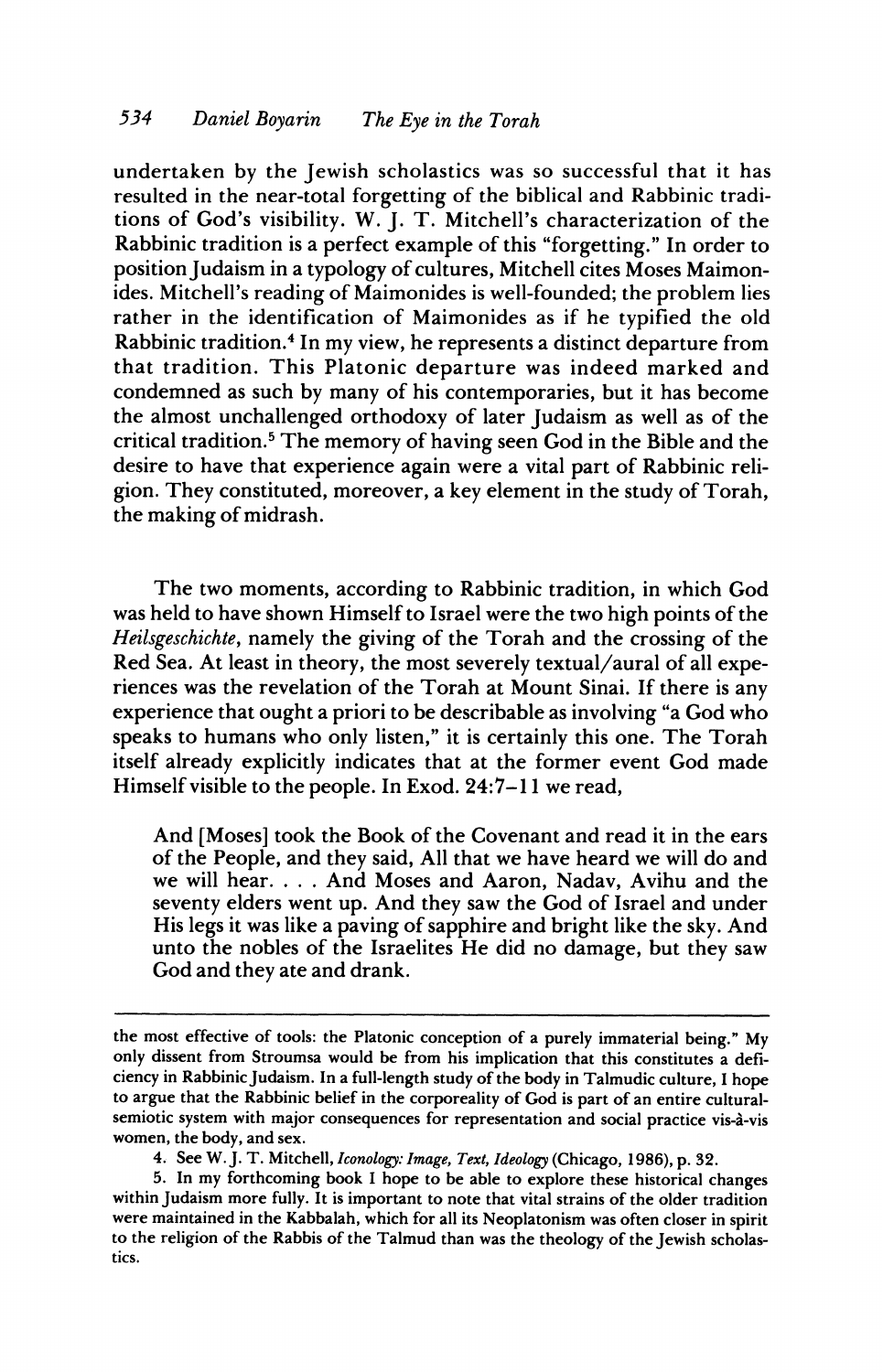**It is actually quite astounding that Judaism could ever be described as having an invisible God, given the evidence of these verses and many others. In the Torah God can be seen, and indeed this conclusion is well accepted in biblical studies today.6 Normally one is not permitted to see God, and it is very dangerous to do so, which is why here the Torah makes explicit the fact that in this special moment the people were vouchsafed this vision without there being any danger.7** 

**It will be more significant to establish, however, that in Rabbinic religion, even after the contact with Greek culture starting in the fourth century B.C., there was continued belief in and desire for the vision of God. We can find many texts that indicate such belief and desire. At the time of the giving of the Ten Commandments, the Torah tells us that "all of the People saw the voices" (Exod. 20:14). On this verse the midrash comments, "Rabbi Ishmael says, They saw what could be seen and heard what could be heard," but Rabbi Akiva, who, as we shall see, strongly privileges seeing, interprets, "They saw what can be heard."8 At the time of the giving of the Torah, even that which normally only could be heard could be seen! Thus it is not surprising that that which can be seen was seen at that time.** 

**I find the most dramatic counterevidence to the claim of purely linguistic/aural revelation in that, for the midrash, sight of God inhabits the very heart of revelation as part of its essential structure, and even the very communication of the Law is at least partly visual. This shift from the aural to the visual in the revelation is signaled in midrash by a shift in understanding of the demonstrative pronoun.9 Demonstratives can mean in three ways: as anaphora and kataphora they refer to discourse, that is, to that which is heard about and not present to sight at the moment of speech. As deixis, however, they invoke an actual movement of pointing on the part of the speaker, necessarily, therefore, designating an object present in the field of sight. It is indeed** 

**6. For a full collection of biblical passages that refer to people seeing God, see G.**  W. W. Baudissin, "'Gott schauen' in der alttestamentlichen Religion," Archiv für Religions**wissenschaft 18 (1915): 173-239. See also James Barr, "Theophany and Anthropomorphism in the Old Testament," Supplements to Vetus Testamentum 7 (1960): 31-38.** 

**7. Barr makes the same point: "There is however, and I think from very early times, the tradition not so much that the deity is invisible as that it is deadly for man to see him" (Barr, "Theophany and Anthropomorphism," p. 34).** 

**8. The Mekilta de-Rabbi Ishmael, trans. and ed. Jacob Z. Lauterbach, 3 vols. (1933- 35; Philadelphia, 1961), 2:266; hereafter abbreviated M. I have provided my own translations rather than use Lauterbach's translations of this text.** 

**9. In her brilliant text "Sacred Language and Open Text," Betty Roitman has analyzed the midrashic understanding of the demonstrative in ways that partly intersect with, partly complement, and partly differ from mine. Her concern is with its marking of a "sememe of concretization, of recognition, and of singularity" (Roitman, "Sacred Language and Open Text," in Midrash and Literature, ed. Geoffrey H. Hartman and Sanford Budick [New Haven, Conn., 1986], p. 161) whereas mine is, of course, with the sememe of visibility.**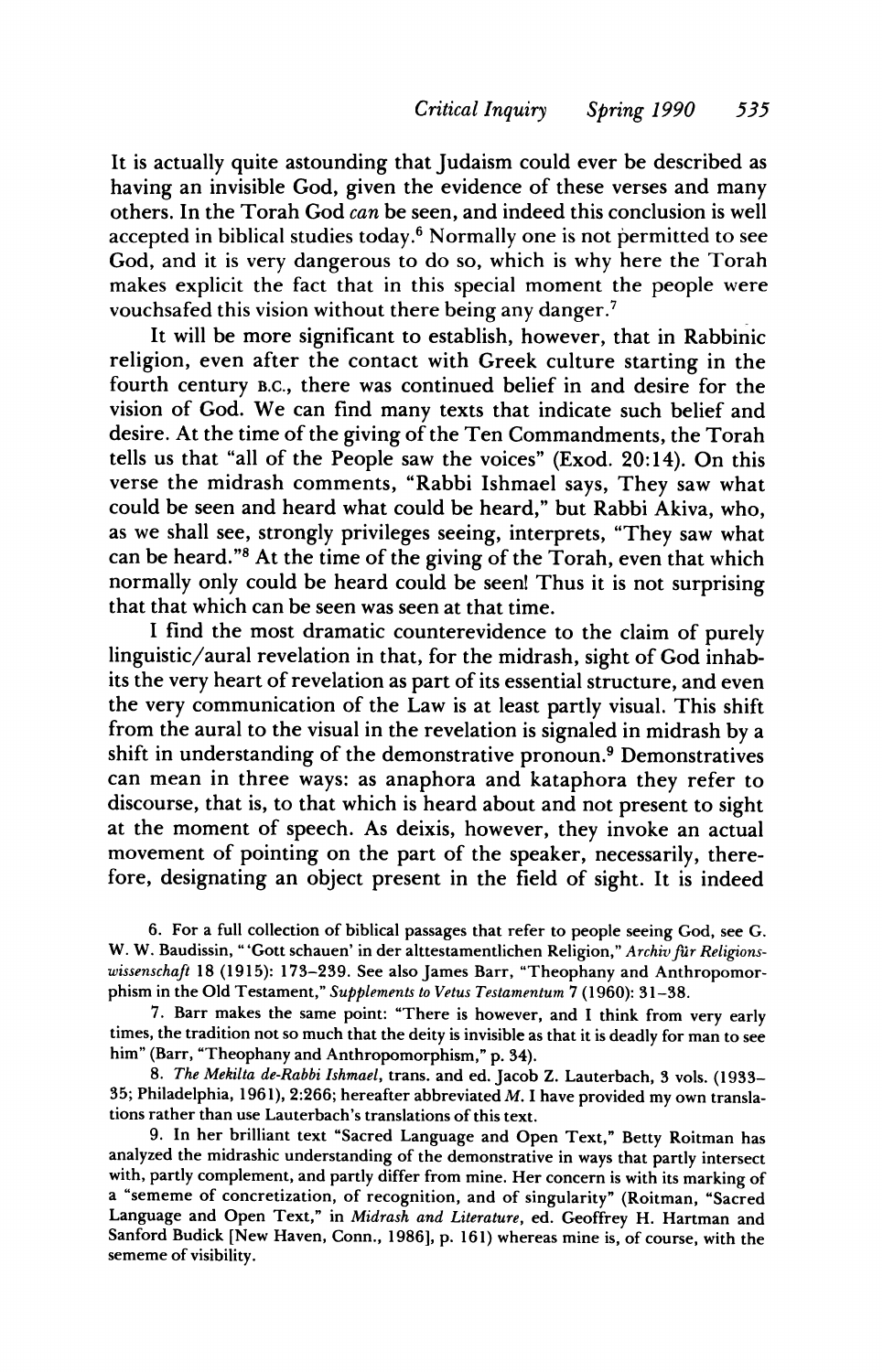**remarkable that the Rabbis of the midrash almost invariably (if not invariably) read demonstratives in the commandments of God as deictics. Thus, in the following passage from The Mekilta de-Rabbi Ishmael, the early midrash on Exodus, we find a whole series of such demonstratives read as deictics with quite striking results:** 

**This month shall be for you [Exod. 12:12]. Rabbi Ishmael says: Moses showed the new moon to Israel and said to them: In this way shall you see and fix the new moon for the generations. Rabbi Akiva says: This is one of the three things that were difficult for Moses to understand and all of which God pointed out to him with His finger. And thus you say: "And these are they which are unclean for you" (Lev. 11:29). And thus: "And this is the work of the candelabrum" (Num. 8:4). [M, 1:15-16]** 

**Owing to the midrashic conviction that a demonstrative always denotes deixis, at least two of the verses cited here undergo remarkable semantic transitions. The most obvious reading of the Exodus verse is that**  God is referring to the month as an abstract entity-a passing of a **certain amount of time-and saying, this upcoming month, this month of Nissan, will be for you the most important of months. Such a rendering takes the demonstrative as kataphora, referring to that which is yet to be mentioned in the discourse. Yet because the Rabbis insist on the deictic reading of the demonstrative, they are forced to understand the verse as referring to a concrete and visible object, the moon. A similar thing happens in the case of the verse from Leviticus. Again it seems the demonstrative is referring to that which is heard in the language of the verse, that is, to the list of the unclean animals; however, as the midrash reads the text, as deixis, there is an actual pointing to the animals themselves. What is significant in the present context is not so much the shift in meaning the verses undergo, but the implication of this deixis, drawn so explicitly by Rabbi Akiva: namely, that God's**  finger—the instrument of pointing—was also visible to Moses at the time of this revelation and that this visual moment-this primacy of the **eye with its capacity for immediately grasping that which is absent in**  purely linguistic expression-is that which made possible the very **communication of these laws between God and Israel. Already we can see that we have powerful counterevidence to the commonplace description of an invisible God and purely aural revelation in Judaism.** 

**The implication of this text for our concerns was finely and explicitly drawn in a somewhat later midrashic text, which can be taken as a commentary on the one just cited:** 

**Rabbi Assi said in the name of Rabbi Yohanan: One who blesses the New Moon in its time is as if he had received the face of the**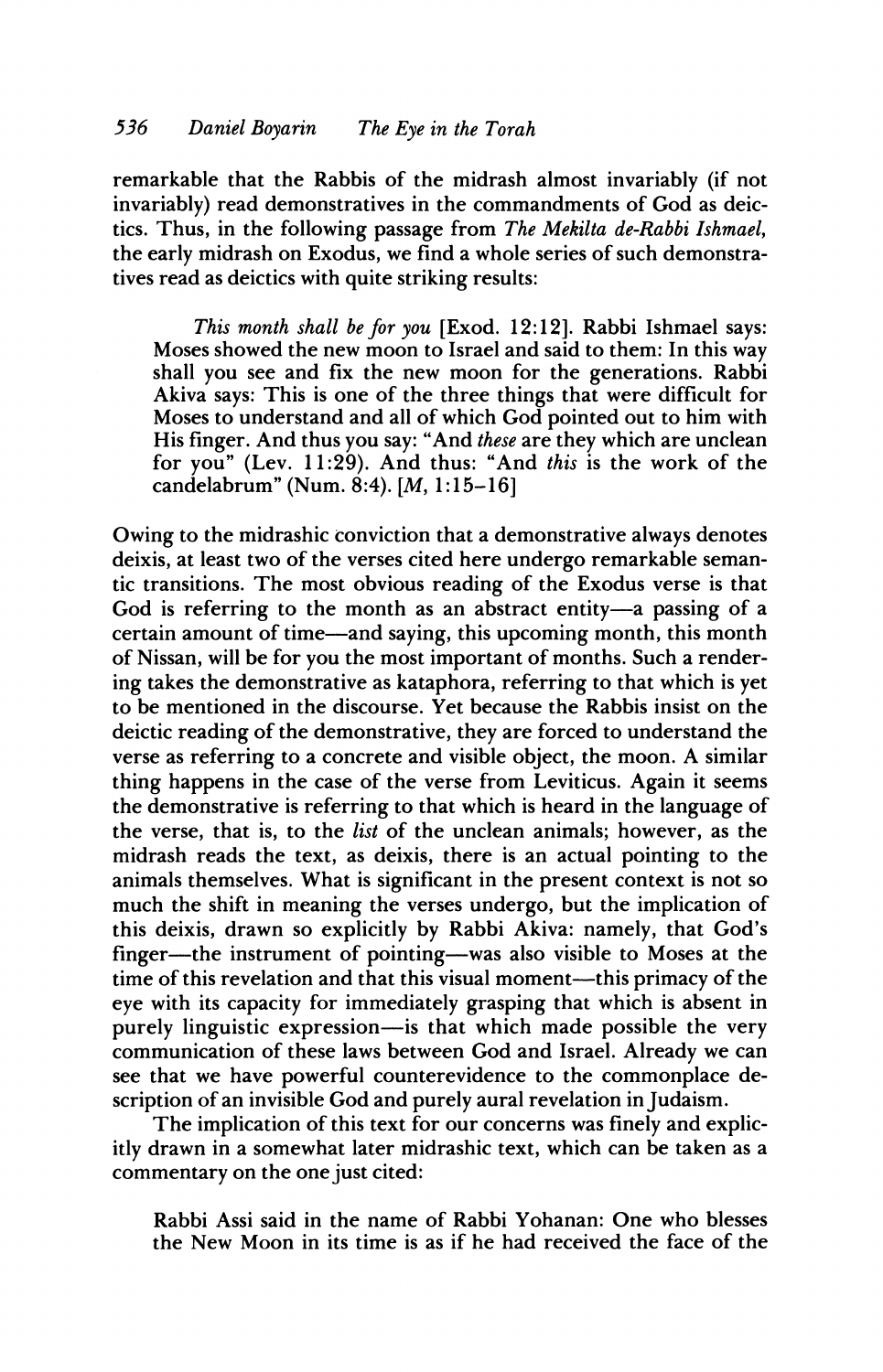**Divine Presence, for it says here This Month, and it says there This is**  My God, and I will beautify Him (Exod. 15:2).<sup>10</sup>

**According to my understanding, this text is best read as an indirect reference to the previous one. That is to say, we have not only a linguistic analogy here (gezerah shavah)," but a stronger claim for thematic analogy, or even for mimetic imitatio dei.'2 God has shown His finger when He said "This Month," and the proper response must be that we point back at Him and say "This is my God." In any case, what has been emphasized so clearly in this text is the visibility of God, a God Whose presence can be received and to which we can pay homage.** 

**Since the verse "This is My God, and I will beautify Him" is part of the Song at the Sea, the praise that the Jews rendered God immediately after the miracle of crossing the Red Sea, the Rabbis understood as well that at that moment in history God showed Himself clearly to all of the people present. Had He not done so, they could hardly have pointed at Him and said, "This is My God." Thus we find the deictic reading of the demonstrative pronoun once more giving rise to a theosophical understanding of the visibility of the Godhead. This point is made quite explicitly in another text of the Mekilta where Rabbi Eliezer says, "Any servant at the Sea saw what neither Isaiah nor Ezekiel nor any of the**  other prophets have seen, for it says: This is my God, and I will beautify **Him" (M, 2:24). The Israelites could only have made such a declaration if they saw God and could point to Him with their deictic fingers.** 

**Again, however, we are not dependent only on the Rabbinicmidrashic tradition for the theophany at the Red Sea. It is signaled in the biblical discourse itself in several ways, most dramatically in verses that indicate God Himself physically, as it were, split the sea. We can find fragments of this tradition in such poetic verses as Ps. 77:17, "The waters saw You, 0 God, the waters saw You and were convulsed" (my emphasis). Midrashic texts have rendered these fragmentary memoirs of God's self-showing at the sea very explicit and unmistakable, as in the following text:** 

**And Moses stretched out his hand over the sea (Exod. 14:21). The sea began to resist him. Moses said, "in the Name of the Holiness,"**  but it did not yield. The Holiness, Blessed be He, revealed Himself; the **sea began to flee, as it says, "The sea saw and fled" (Ps. 114:3).** 

**Its mashal; to what is the matter similar? To a king of flesh and blood, who had two gardens, one inside the other. He sold the** 

- **10. Babylonian Talmud, Sanhedrin 42a.**
- **11. Compare Roitman, "Sacred Language and Open Text," p. 162.**
- **12. For a somewhat similar reading of this passage, see A. Marmorstein, The Old Rabbinic Doctrine of God, 2 vols. (Oxford and London, 1927-37), 2:103.**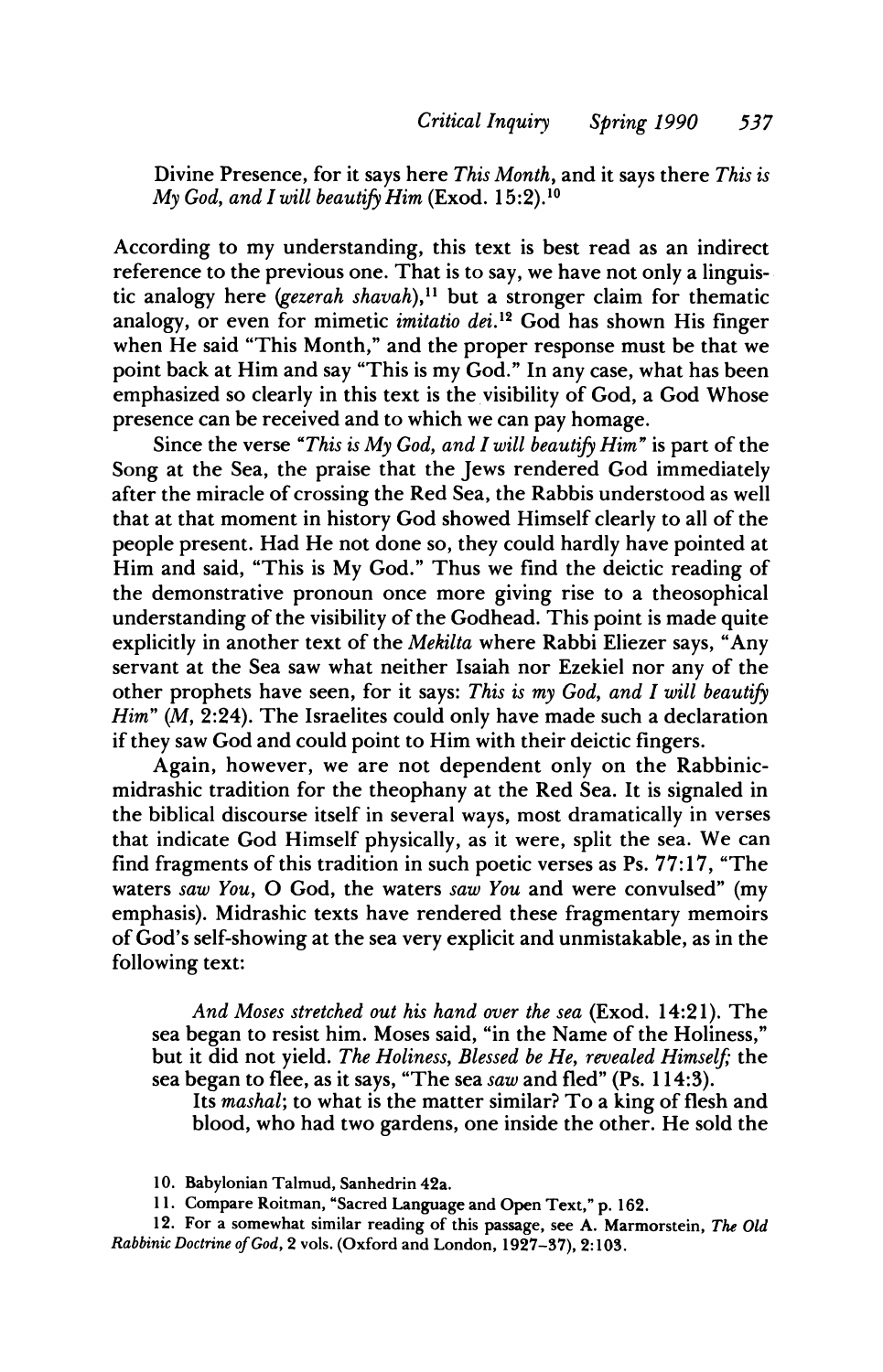**inner one, and the purchaser came to enter, but the guard did not allow him. He said to him, "In the name of the king," but he did not yield. He showed him king's signet, but he did not yield until the king came. Once the king came, the guard began to flee. He said, "All day long I have been speaking to you in the name of the king and you did not yield. Now, why are you fleeing?" He said, "Not from you am I fleeing, but from the king am I fleeing."** 

**Similarly, Moses came and stood at the sea. He said to him, "in the name of the Holiness," and it did not yield. He showed him the rod, and it did not yield, until the Holiness, Blessed be He, revealed Himself in His glory. The sea began to flee, as it is said, "The sea saw and fled" (Ps. 114:3). Moses said to him, "All day long I have been speaking to you in the name of the Holiness, Blessed be He, and you did not submit. Now, 'what has happened to you, O sea, that you flee?' (Ps. 114:5)." He answered him, "Not from before you am I fleeing, son of Amram, but 'from before the Master, tremble**  Earth from before the God of Jacob' (Ps. 114:7-8)." (*M*, 1:227-28]

**This midrash is a very complex hermeneutic and cultural document,**  which I have treated at length in another context.<sup>13</sup> Here we are inter**ested in a thematic aspect. The sea refused to be moved until God showed Himself in His Glory over it, until God revealed Himself. The "Glory," as is well known to students of biblical theology, is a kind of pleroma, the visible appearance of God.'4** 

**What is the source of this midrashic claim? The midrash is a reading of Ps. 114:** 

- **'When Israel went out from Egypt; the house of Jacob from a foreign nation.**
- **2Judah became His holy one; Israel His dominion.**
- **3The Sea saw and fled; the Jordan turned back.**
- **4The mountains danced like rams; the hills like lambs.**
- **5What has happened to you, O Sea, that you flee; 0 Jordan that you turn back?**
- **<sup>60</sup>mountains, that you dance like rams; O hills, like lambs?**
- **7From before the Master, tremble Earth, from before the God of Jacob.**

**The psalm itself is generally taken as a prosopopeia, a rendering in visual terms of that which cannot be seen. As read by Sir Philip Sidney, the personifications of nature in this psalm are a figure, an enargeia, of the God who cannot be seen by eyes of flesh:** 

**<sup>13.</sup> See Daniel Boyarin, "The Sea Resists: Midrash and the (Psycho)dynamics of Intertextuality," Poetics Today 10 (Winter 1989): 661-77.** 

**<sup>14.</sup> See, for example, Exod. 18, Num. 14:10, and especially 1 Sam. 4:21 for the actual physical reality of the "Glory."**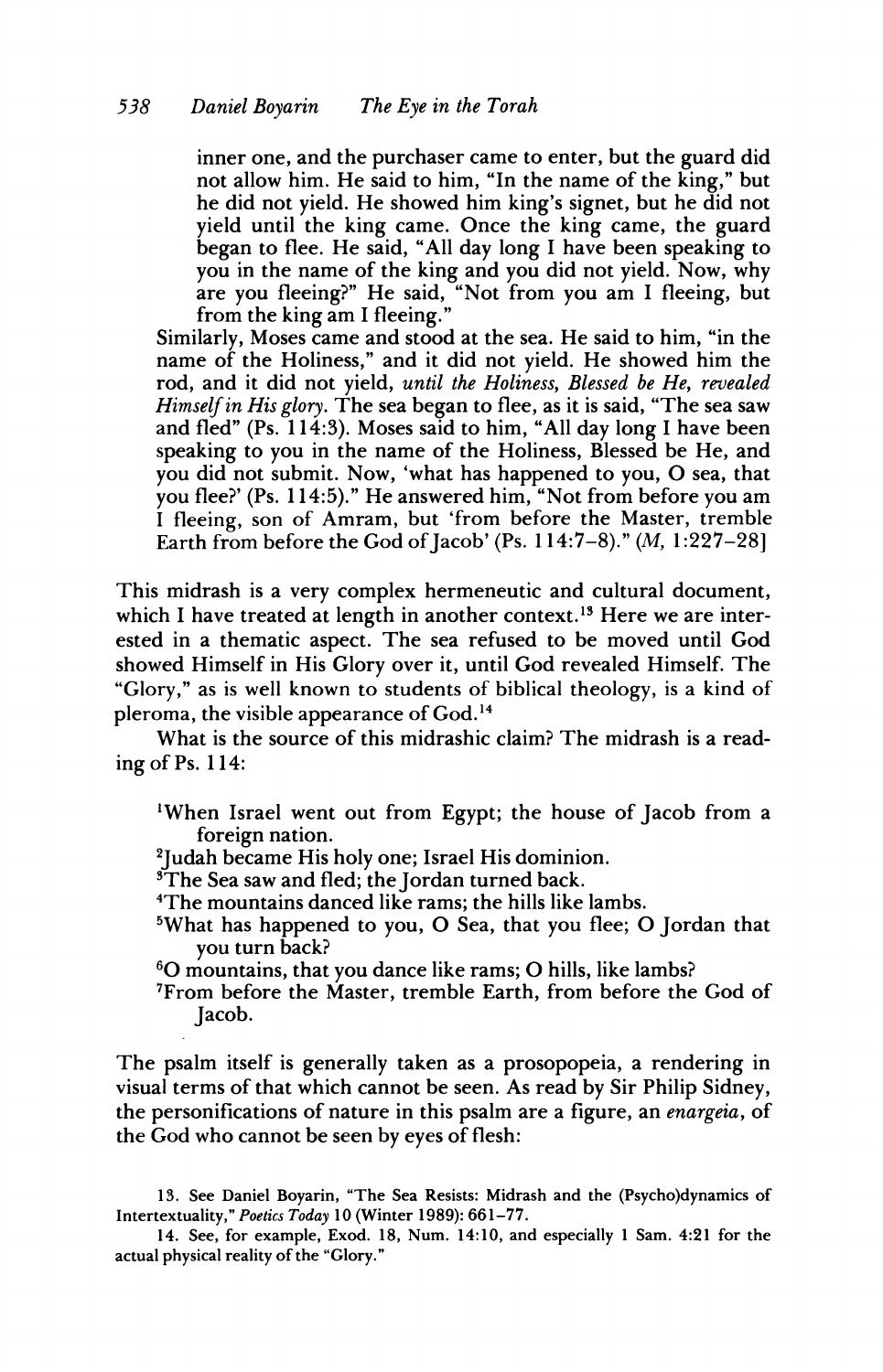**"[David's] handling his prophecy ... is merely poetical. For what else [are] . . . his notable prosopopeias, when he maketh you, as it were, see God coming in his majesty, his telling of the Beasts' joyfulness and hills' leaping, but a heavenly poesy: wherein almost he showeth himself a passionate lover of that unspeakable and everlasting beauty to be seen by the eyes of the mind, only cleared by faith?"'5** 

**Commenting on this passage in Sidney, Murray Krieger remarks:** 

**The prosopopeia is a form of personification which gives a voice to that which does not speak and thereby gives presence to that which is absent. Through this figure, Sidney argues, God enters David's poem (we are made to "see God coming in his majesty"). It is as if this figure is made to serve the larger objective of enargeia, the verbal art of forcing us to see vividly. Through "the eyes of the**  mind"—an appropriately Platonic notion—we are shown the **coming of God and his "unspeakable and everlasting beauty." Here, then, are words invoking a visible presence, though of course to "the eyes of the mind" alone. Though God's may be only a figurative entrance through His personified creatures, the poet makes us, "as it were" see this entrance. He is there, in His living creation, and absent no longer.'6** 

In contrast to Sidney for whom the psalm is the figure of an absence, for the midrash it is read as the record of a presence—not eyes of the mind, stimulated to imagine the presence of God through the **depiction of the effect on His creatures, but eyes of flesh saw God in history.'7 The psalm is a poetical rendering of an actual occurrence in which the sea did not want to be split and only the actual revelation of God convinced it to move. It is this event that is remembered in the** 

**15. Quoted in Murray Krieger, "Poetic Presence and Illusion: Renaissance Theory and the Duplicity of Metaphor," Critical Inquiry 5 (Summer 1979): 601.** 

**16. Ibid., pp. 601-2.** 

**17. In my fuller analysis of this text ("The Sea Resists," p. 670), I have presented arguments against reading the midrash itself as figurative, a reading that would attenuate my use of it here in this discussion. Because of the importance of this point for the present thesis, I will briefly summarize my arguments: (1) There is no internal warrant for reading this text allegorically-no hint or ungrammaticality in it that points to another meaning. The only reason to allegorize would be precisely because of a doctrine that God is incorporeal and invisible and that the sea can have no sentience, but that would be a perfect example of a vicious circle. The very move to allegorize is a Platonic impulse, as I shall suggest below. (2) There are many Rabbinic texts that speak of God's self-revelation at the sea, and all of them would have to be allegorized. (3) The Rabbis explicitly and frequently contrast mashal as figurative narrative and fiction to the "real" (see my "History Becomes Parable: A Reading of the Midrashic Mashal," Bucknell Review [forthcoming]). It follows, then, that since one part of this text is explicitly designated mashal, the rest is considered to be "real." While none of these arguments may be deemed incontrovertible alone, their cumulative weight is, in my opinion, nearly unanswerable.**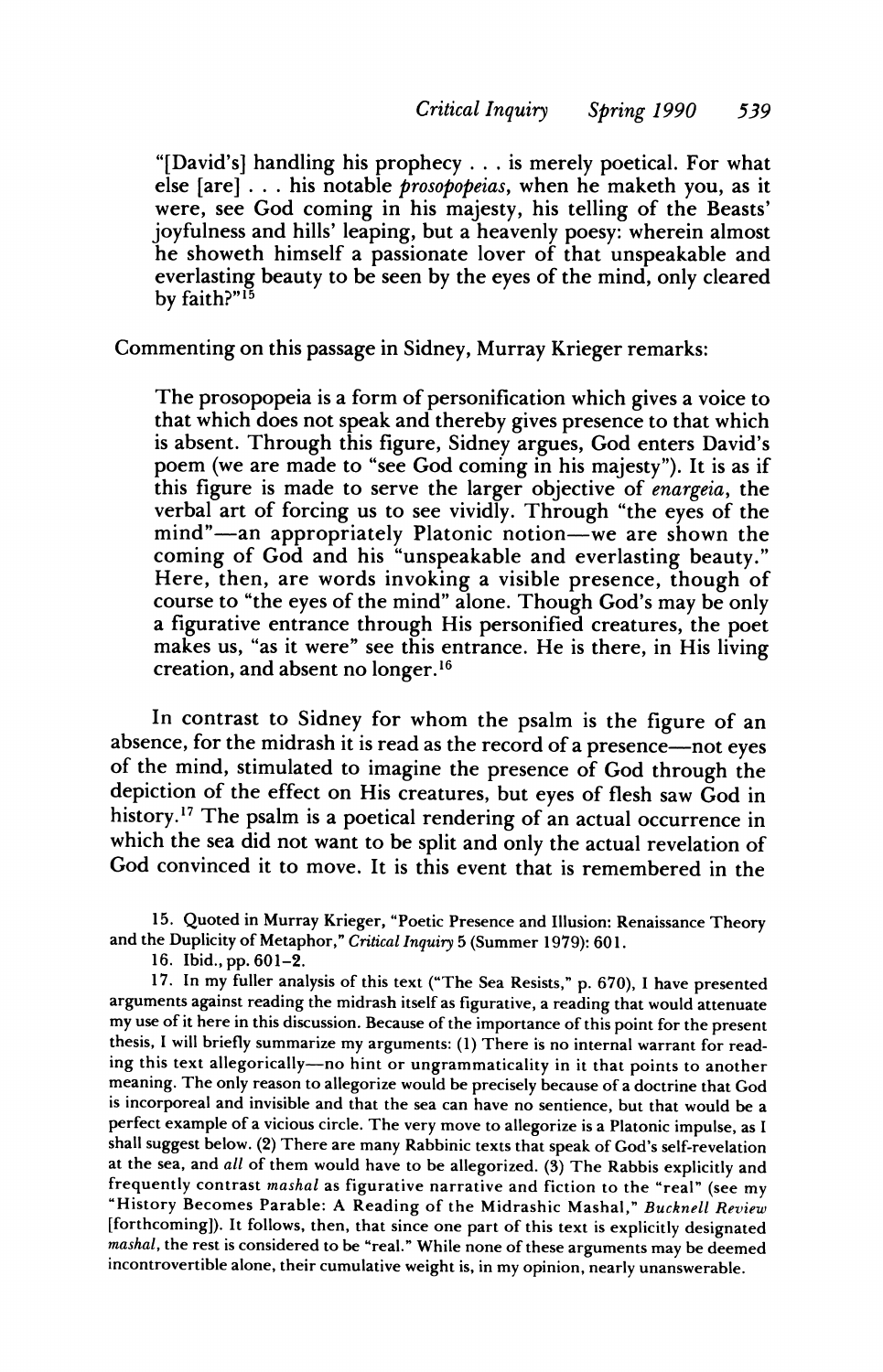**verse of Ps. 77:17 as well, "The waters saw You, O God, the waters saw You and were convulsed." Once God was visible on the sea and to the sea, naturally not only did the sea perceive His Presence, but the whole people did as well:** 

**The Lord is a man of war, the Lord is His name [Exod. 15:3]: Rabbi Yehuda says: Here is a verse made rich in meaning by many passages, (for) it declares that He revealed Himself to them with every manner of weapon:** 

**He revealed Himself to them as a warrior girt with his sword, as it is said, "Gird thy sword upon thy thigh, O warrior" (Ps. 45:4);** 

**He revealed Himself to them as a cavalry officer, as it is said, "And He rode upon a cherub, and did fly" (Ps. 18:11);** 

**He revealed Himself to them in coat of mail and helmet, as it is said, "And He put on righteousness as a coat of mail" (etc.) (Isa. 59:17);** 

**He revealed Himself to them with a spear, as it is said, "At the shining of Thy glittering spear" (Hab. 3:11), and it says, "Draw out also the spear, and the battle-ax" etc. (Ps. 35:3);** 

**He revealed Himself to them with bow and arrows, as it is said, "Thy bow is made quite bare" etc. (Hab. 3:9), and it says, "And He sent out arrows, and scattered them" etc. (II Sam. 22:15);** 

**He revealed Himself to them in buckler and shield, as it is said, "His truth is a shield and a buckler" etc. (Ps. 91:4), and it says, "Take hold of shield and buckler" etc. (Ps. 35:2).18** 

**"The Lord is a man of war" is the verse immediately following "This is My God." It describes, therefore, how God looked to the people when they pointed to Him above the Red Sea. In order to thicken that description, as it were, the midrashist collects all of the verses in the Bible in which God is described as having weapons and the form of a warrior. These are the guises in which He revealed Himself to the sea and to the people Israel at the time of the passage. In concluding this section, I would say that there can be very little doubt that in early Rabbinic Judaism God was understood as a being who could be seen. There was, of course, an absolute taboo on making images of God, but the taboo on seeing God was only relative. Similar to the taboo of approaching the Holy Ark for those who were not fit to do so, violation of the taboo could result in death or injury, but it was nevertheless, even then, possible to see God. Moreover, there were certain circumstances in which God also permitted special people (and even, occasion-**

**18. Aside from changing Judah to Yehuda, I have cited here Judah Goldin's excellent and elegant translation of this passage in The Song at the Sea, Being a Commentary on a Commentary in Two Parts (New Haven, Conn., 1971), pp. 124-25; my emphasis. On this text, see Stroumsa, "Polymorphie divine et transformations d'un mythologeme:**  l''Apocryphon de Jean' et ses sources," Vigilae Christianae 35 (Dec. 1981): 421.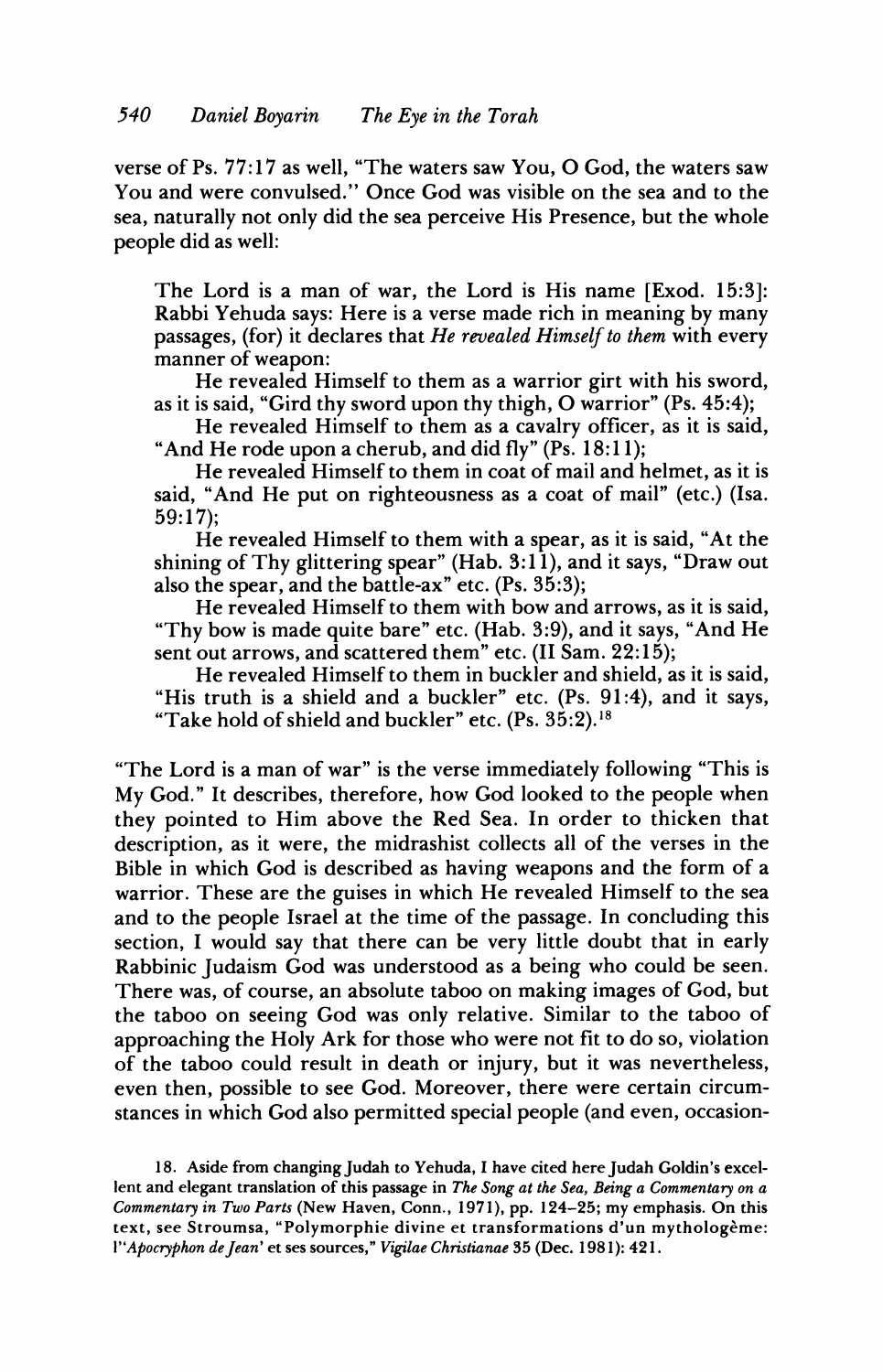**ally, the entire people) to see Him. In my next section, I will try to show that such occasions as remembered from history and projected as possible futures were a focus of desire on the part of the Rabbis,19 and, moreover, that the hermeneutic practice of midrash was understood as a means to reachieve such moments of seeing God.** 

**Not only did the Jews see God at the crossing of the Red Sea, but they left a text in which that sight is eloquently described. The text is the Song of Songs, in particular chapter 5 of that book, in which there is a detailed description, a blazon by the maiden of her now hidden and desired lover. In the midrashic reading, which is not an allegory (as I shall presently claim), the maiden is Israel and the lover, of course, is God:** 

**Rabbi Eliezer decoded [patar] the verse in the hour that Israel stood at the Sea. My dove in the cleft of the rock in the hiding place of the steep (Song 2:14), that they were hidden in the hiding place of the Sea-Show me your visage; this is what is written. "Stand forth and**  see the salvation of the Lord" (Exod. 14:13)—Let me hear your voice; **this is the singing, as it says, "Then Moses sang" (Exod. 15:1)-For**  your voice is lovely; this is the Song—And your visage is beautiful; for **Israel were pointing with their fingers and saying, "This is my God and I will beautify Him" (Exod. 15:2).20** 

**19. See Rowland, "The Visions of God in Apocalyptic Literature," p. 153: "The way in which other biblical imagery merges into the production of the various visions may all point to a setting in which a free meditation took place on the chariot-chapter, so that, as in Rev., the visionary's own experience could make an important contribution to the 'seeing again' of Ezekiel's vision."** 

**20. Song of Songs Rabbah, ed. Shimson Dunsky (Tel Aviv, 1980), p. 73; hereafter abbreviated SSR. The verse of Exodus, where it says "stand forth," is tallied with the verse of Song of Songs where the speaker, appealing to his beloved who is hidden, calls to her to come out from hiding and show him her face. The rest follows from this. The last clause requires explanation, however. The word I have translated as "visage" is generally glossed as "countenance." However, its root is from the verb "to see." Moreover, it can be understood as a participle of the causitive form of that verb, thus meaning "showing or pointing out." Rabbi Eliezer accordingly takes it to mean, "And your pointing is beautiful," that is, when you pointed to Me with your fingers and said in the Song at the Sea, "This is my God and I will ascribe beauty to Him."** 

**Rabbi Akiva interprets the verse of the Song of Songs using the same hermeneutic principles but applies the text to a different context in Exodus, namely the Revelation at Sinai. Not surprisingly, in light of the text cited above, for him, the "seeing" described here refers to the voices:** 

**Rabbi Akiva decoded the verse in the hour that they stood before Mount Sinai. My dove in the cleft of the rock in the hiding place of the steep (Song 2:14), for they were hidden in the hiding places of Sinai. Show me your visage, as it says, "And all of the People saw the voices" (Exod. 20:14)-Let me hear your voice, this is the voice from before the commandments, for it says, "All that you say we will do and we will**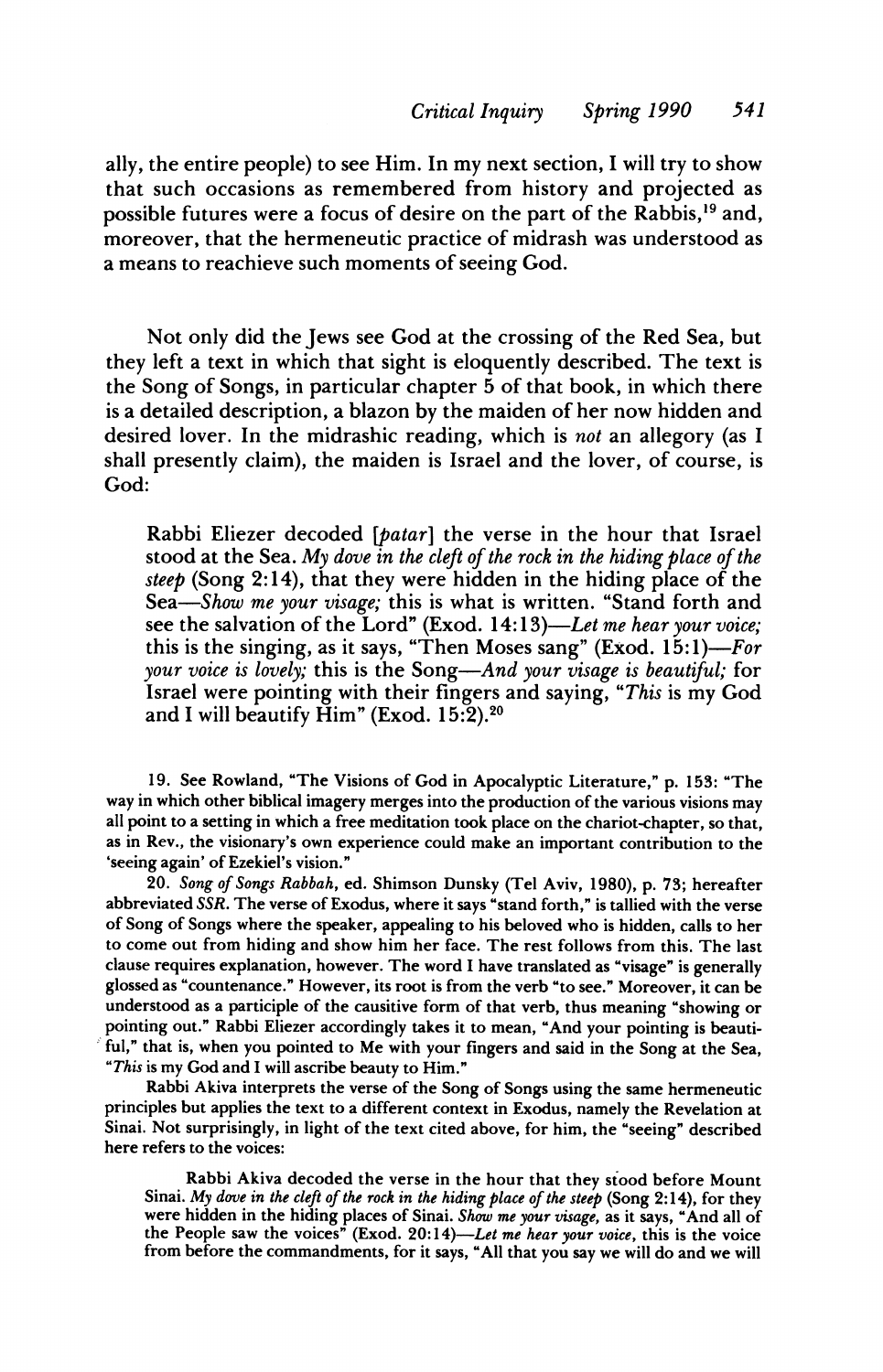**The description of His beauty in chapter 5 is then the description of the vision of that beauty that was vouchsafed Israel at the moment of their greatest closeness to the bridegroom, the crossing of the Red Sea. That moment is invested with a great erotic charge by the reading of Song of Songs into it, precisely that erotic charge assigned to ocular desire by St. Augustine.21 As expressed byJay:** 

**A frequent source of hostility to vision has, of course, been the anxiety unleashed by what Augustine called "ocular desire" in the more ascetic, anti-hedonist critics of idolatry. What they have recognized is that desire is a source of restless dissatisfaction, preventing humans from contentment with their lot. As such, it provides a stimulus to living in an imagined future or perhaps returning to a lamented past. That is, it has a deeply temporalizing function. ["RH," p. 311]** 

**But this is precisely the point of the midrash. There was an experience of unmediated vision of God, and it has unleashed a desire to live in an imagined future or return to a lamented past.** 

**Another midrashic text renders the experience of that vision and the poignancy of its desired return exquisitely:22** 

**This is My God, and I will beautify Him (Exod. 15:2).... Rabbi Akiva says: Before all the Nations of the World I shall hold forth on the beauties and splendor of Him Who Spake and the World Came to Be! For, lo, the Nations of the World keep asking Israel, "What is thy Beloved more than another beloved, O most beautiful of women?" (Song 5:9), that for His sake you die, for His sake you are slain, as it is said, we have loved you unto death ['ad mwt] "for thus**  do the maidens ['almwt] love Thee" (Song 1:3)—and it is said, "for **Your sake we have been killed all the day" (Ps. 44:23). "You are beautiful, you are heroes, come merge with us!"** 

**But Israel replies to the Nations of the World: Do you know Him? Let us tell you a little of His Glory:23 "My beloved is white and ruddy, braver than ten thousand. His head is purest gold; his** 

hear" (Exod. 24:7)—For your voice is pleasant; this is the voice after the command**ments, as it says, "God has heard the voice of your speaking; this which you have said is goodly" (Deut. 5:25). [SSR, p. 73]** 

**<sup>21.</sup> The Confessions of St. Augustine, trans. E. M. Blaiklock (Nashville, Tenn., 1983), bk. 10, ch. 35, pp. 274-77.** 

**<sup>22.</sup> For a fuller reading of this passage and in particular its problematic connection with martyrdom and history, see Boyarin, "'Language Inscribed by History on the Bodies of Living Beings': Midrash and Martyrdom," Representations 25 (Winter 1989): 139-51. Some of my discussion here is repeated verbatim from that essay.** 

**<sup>23.</sup> See above note 14. Note that God's beauty is not unspeakable (contra Sidney) but merely inexhaustible.**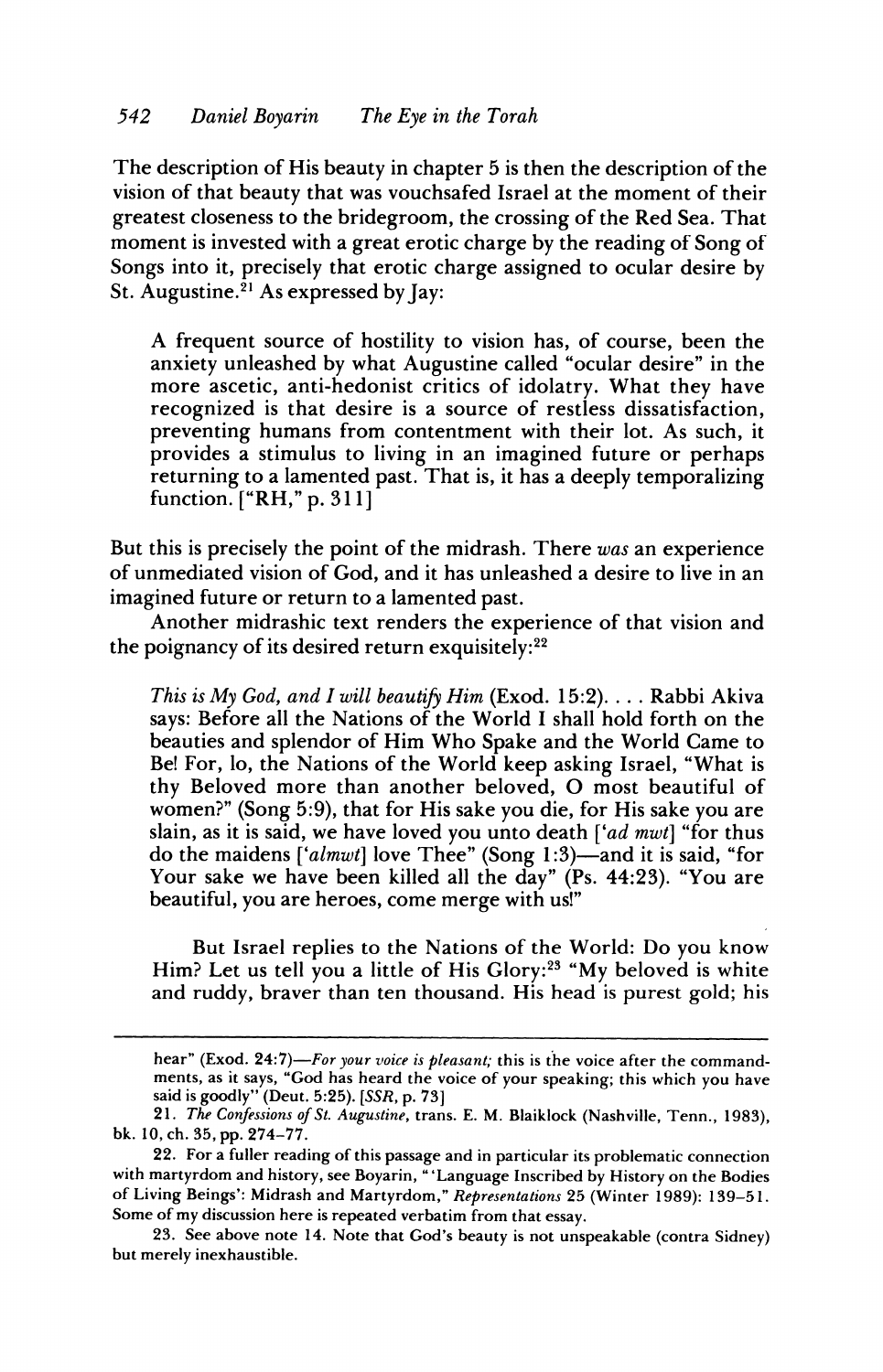**hair is curls as black as a raven. His eyes are like doves by springs of water.... His cheeks are like perfumed gardens.... His palate is sweetmeats and He is all delight; This is my beloved and this is my friend, O daughters of Jerusalem" (Song 5:10ff.). [M, 2:25-26]** 

**A complex set of intertextual connections and echoes sets up the motions of desire in this text. The most important is the connection between Exodus and the Song of Songs. According to the earliest strata of Rabbinic hermeneutics, the Song of Songs was not an allegory in the sense of paradigms projected onto the syntagmatic axis or concrete entities and events that signify abstractions. Rather it was an actual love dialogue spoken by God to Israel and Israel to God in concrete historical circumstances, or written by Solomon, as if spoken by Israel and God in those circumstances.24 The circumstances themselves were a subject of some controversy. Some of the early Rabbis held that the Song had first been pronounced at the crossing of the sea, while others held that it was first delivered at the revelation at Mount Sinai. That is, both positions maintain that the Song of Songs is the description of Israel's experience of seeing God at one of the highpoints of the Salvation History. This is, of course, especially the case for the verses of Song 5:10-19, which are a detailed and desiring description of the male beloved by the female lover, that is, of God by Israel.** 

**Rabbi Akiva's midrash belongs obviously to the tradition that the Song of Songs was sung at the Red Sea, an expansion, as it were, of the Song at the Sea itself. The midrash represents the relationship of God and the Jewish people as an erotic one-through the reading of Song of Songs into Exodus. However, Thanatos also introduces itself into this erotic idyll, both formally and thematically.** 

**For, lo, the Nations of the World keep asking Israel, "What is thy Beloved more than another beloved, O most beautiful of women?" (Song 5:9), that for His sake you die, for His sake you are slain, as it is said, we have loved you unto death ['ad mwt], "for thus do the**  maidens ['almwt] love Thee" (Song 1:3)—and it is said, "for Your **sake we have been killed all the day" (Ps. 44:23).** 

**The midrash here cries out at the necessary "intertwining of death and desire" ("RH," p. 318), but it proposes a response to that cry as well. The answer that the text proposes for the terrible irony of Eros that leads to death is that the experience of seeing God was so wonderful** 

**<sup>24.</sup> For a discussion of these two possibilities, see Saul Lieberman, "The Teaching of the Song of Songs" [Hebrew], in Jewish Gnosticism, Merkabah Mysticism, and Talmudic Tradition, ed. Gershom G. Scholem, 2d ed. (New York, 1965), pp. 118-26, and Boyarin, "Two Introductions to the Midrash on the Song of Songs" [Hebrew], Tarbiz: A Quarterlyfor Jewish Studies 56 (July-Sept. 1987): 479-500.**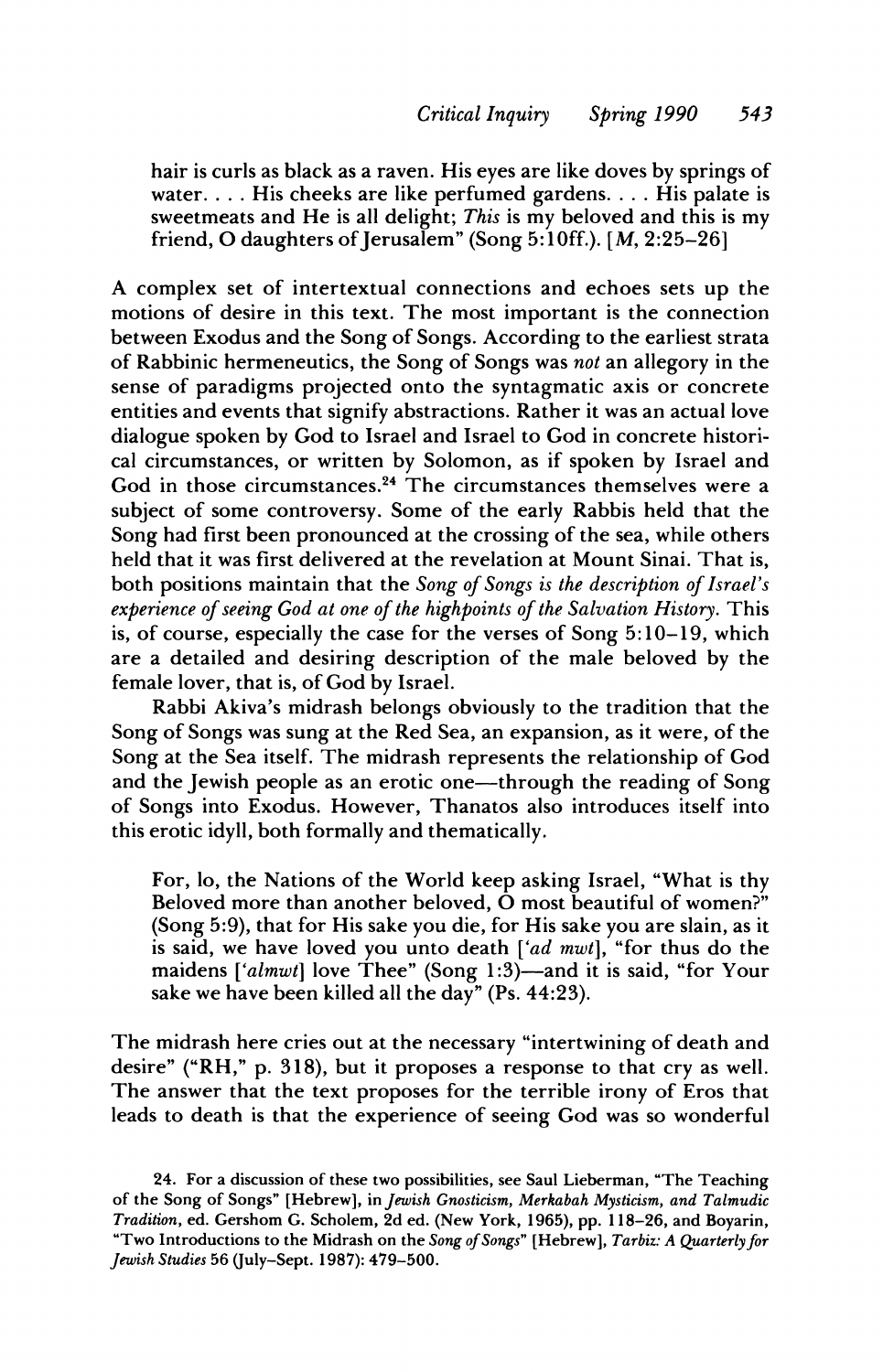**that the Jews are willing to suffer and even to be killed if only there is a promise that through this action they will be restored (individually or nationally) to the state in which they could see God in His beauty.25 The Rabbis do not valorize an end to ocular desire but rather seek its fulfillment. A fuller reading of the text will help us to fathom this desire.** 

**Midrash often signifies by allusion to other biblical passages. These allusions are discovered by observing the ungrammaticalities of the midrashic text, that is, linguistic forms that either do not quite fit their context or belong to another linguistic stratum. While the phrase 'al mwt could mean "until death" in Rabbinic Hebrew, its grammar is sufficiently unusual to call attention to itself; the normal form would be 'ad mwt, as the midrash indeed glosses it. I would read this nearly ungrammatical form as an intertextual clue. The only place in the Hebrew Bible where 'al mwt occurs in the sense of "until death" is in Ps. 48:15: "this is God, our God, until eternity. He will lead us until death." Moreover, this verse begins with language strongly reminiscent of the very verse that Rabbi Akiva's midrash is reading, "this is God."** 

**This verse is also (according to Rabbinic hermeneutics) a record of a theophany, again because of the deictic "this." Rabbis of a period only slightly later than Rabbi Akiva animate the rich ambiguity of the Psalms verse by reading "until death" as "maidens," in precisely the reverse move of Rabbi Akiva's reading of "maidens" as "death" in the Song of Songs verse:** 

**Rabbis Berechia and Helbo and Ula and Rabbi El'azar in the name of Rabbi Hanina have said: In the future God will lead the dance of** 

**25. It is fascinating to see how this motif is transformed in the later mystical literature. Compare the following discussion by Chernus, "Visions of God in Merkabah Mysticism," pp. 129-30:** 

**we know that the dangers facing the mystic in the ascent to the Merkabah form a substantial and pervasive theme in the Heikalot literature. The dangers are often said to intensify as one approaches the throne of God, and so it seems likely that they would culminate with the vision of God Himself. Yet these dangers do not make it impossible to see God. On the contrary, since the dangers are the price one must pay for the ultimate vision of God, their existence in fact confirms that such a vision is possible. I think, then, that the text is saying that no creature can see God under ordinary circumstances, but if an individual is willing to accept these terrifying dangers then he may in fact see God.** 

**The cultural continuity of this theme from the Bible through the Rabbis and up until this early medieval tradition is impressive. "This passage seems to imply that death, or at least the risk of death, is the price one must pay to obtain a vision of God" (Chernus, "Visions of God in Merkabah Mysticism," p. 131). See also Susan Niditch, "Merits, Martyrs, and**  'Your Life as Booty': An Exegesis of Mekilta, Pisha 1," Journal for the Study of Judaism in the **Persian, Hellenistic and Roman Period 13 (Dec. 1982): 166: "self-sacrifice, willingness to die, is seen as related to the problem of God's continuing contact with Israel in a time of broken myths."**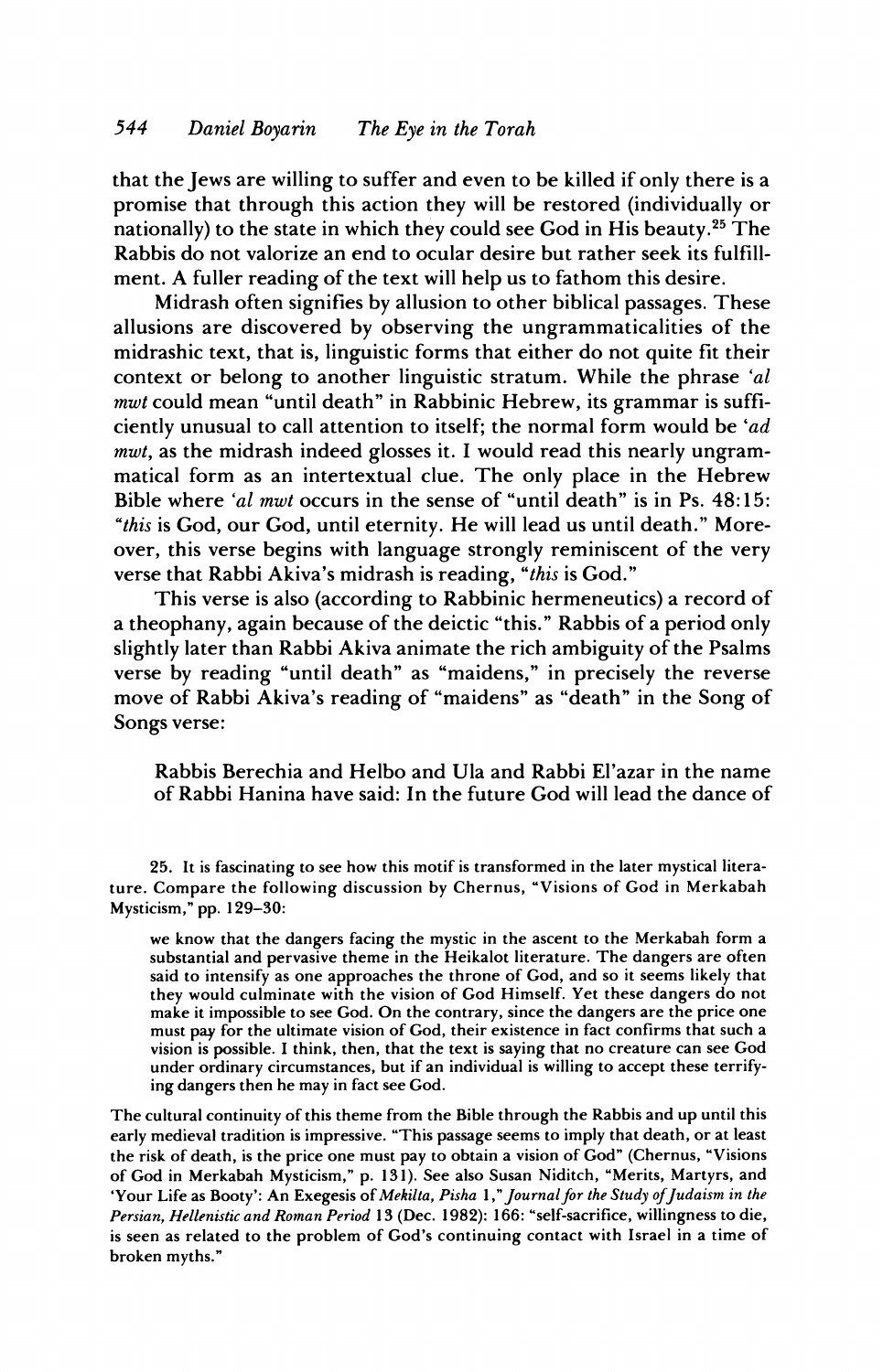**the righteous ... and they will point to Him with their fingers, as it says, "this is God, our God, until eternity. He will lead us until death ['al mut]" as maidens [k'alamot], in the dances of the righteous. [SSR, p. 152]** 

**It seems to me not too much to suggest, therefore, that Rabbi Akiva's midrashic transformation of "maidens" into "until death" alludes to this very verse, in which death is transformed into maidens by the later midrash.** 

**Now it is very important to note that Ps. 48 is itself a meditation on history. The psalmist, speaking at some indefinite time, recalls the distant past of the splitting of the sea in a series of blatant allusions to Exod. 15, the same text Rabbi Akiva is interpreting.26 The psalmist declares, "as we have heard, so have we seen," citing the very transformation of history into present experience that Rabbi Akiva enacts by his transformation of anaphora into deixis. The transformation in both cases is enacted precisely via a hermeneutic act: in the case of the psalm by connecting present reality with memory and thus reliving the remembered experience, and in the case of the midrash by reading the Torah in such a way that the experience of presence related becomes available to the reader. Finally, the psalmist draws past and present together with the future with his words, "In order that you tell the last generation: this is God, our God, until eternity. He will lead us until death." "This is God," God who is present, God whom we will again be able to see and point to:** 

**Said the Holy Blessed One, in this world they were perishing, because they saw My Glory, for it says, "No person may see Me and live" (Exod. 33:20), but in the next world, when I will return My Presence to Zion, I will be revealed in all My Glory to Israel and they will see Me and live forever, for it says "Eye to eye will they see" (Is. 52:8), and not only that but they will point out my Glory one to the other with the finger, and say, "this is God, our God," [our verse of psalms] and it says, "On that day, behold this is Our God Whom we have hoped for, this is the Lord for Whom we have waited" (Is. 25:10).27** 

**The psalm replicates in its thematics the very interpretation of history that the midrash makes both in its thematics and in its hermeneutic method. For the psalmist, it seems, the promise of God's self-revelation, of seeing Him again, as He was seen at the crossing of the sea, redeems the vicissitudes of history.** 

**26. For this reading, see Robert Alter, "Psalms," in The Literary Guide to the Bible, ed. Alter and Frank Kermode (Cambridge, Mass., 1987), p. 257.** 

**<sup>27.</sup> Midrash Tanhuma, ed. S. Buber, 4 vols. (1885;Jerusalem, 1964), 4:18.**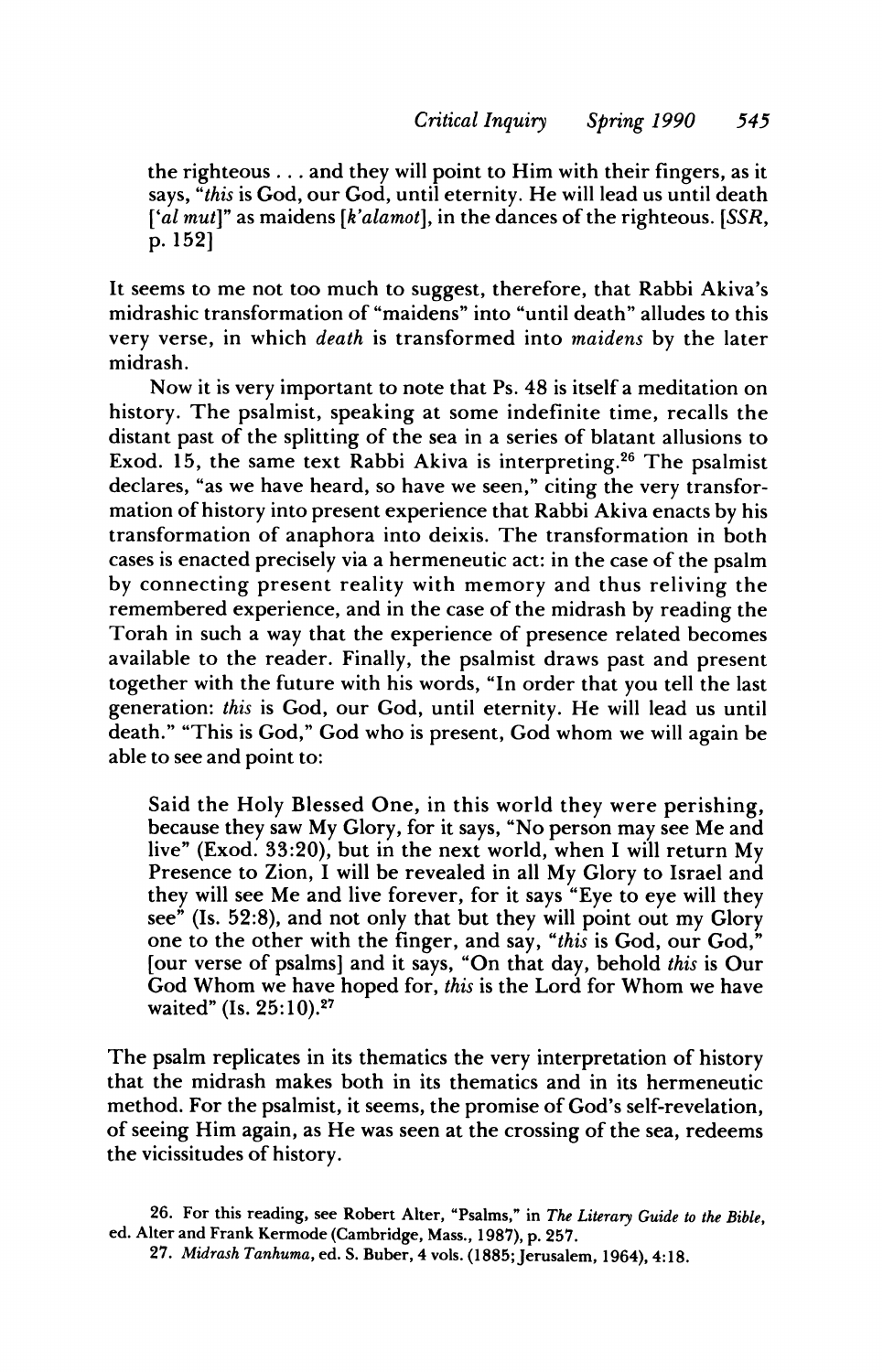**When we combine the midrashic text itself with its biblical subtexts, we can generate a strong reading of it. The interpreter stands in a position of desire. His Torah tells him of a moment of perfection when the people stood in such a marvelous union with God that what a servant saw then, no one has seen since. How can the desire to relive that moment of presence be fulfilled? The distance between the present reader and the absent moment of Presence is the tragedy of history. Rabbi Akiva conquers history by bringing it into the present. For him, as well as for the psalmist, what we have heard is what we have seen, and if death, time, history interfere, they can be conquered through a reading strategy that eradicates them by effacing the difference among past, present, and future. Anaphora becomes deixis. This reading strategy is called midrash, a hermeneutics grounded at least in part on ocular desire, not on the need to reconstruct a message, a signified, but rather to relive an experience, a visual experience of the Presence of God. Here we have figured perfectly the paradoxical time of midrashic reading. The linguistic transformation of anaphora into deixis thematizes the issue of midrash brilliantly. Anaphora is the very figure of absence: this which I am telling you about; this which was in the past; this which is history. Deixis is the very figure of presence: this which I am pointing at; this which you can see. The absent moment of theophany is thus transformed into an evocation of a present moment of vision of God both in the form and in the content (or rather in the indistinguishable form-content) of the midrash. The absent moment of revelation is transformed into a present moment of reading:** 

**Praise the Lord; call His name; . . . sing to Him; seek out His face forever (Ps. 105:1): Rabbi Yose the son of Halafta said to Rabbi Ishmael his son: If you wish to see the Face of the Divine Presence in this world, study Torah in the Holy Land.28** 

**The revision of our understanding of Rabbinic religion I am proposing here has an important correlate in the reading of the Song of Songs. As I have been describing it here, the Song of Songs was read by the Rabbis as an actual love song sung between God and Israel at a concrete historical moment (or alternatively, as a song written later that renders that moment poetically). Many writers on the midrash of the Song of Songs understand it to be an allegorical reading similar in kind to the later Jewish interpretations of the poem as well as the Christian readings. The claim is made, in effect, that the hermeneutic method is the same, only the specific allegorical identifications are different, with** 

**28. Midrash on Psalms, ed. Buber (New York, 1947), p. 448. On this source, see further the remarks of Marmorstein, The Old Rabbinic Doctrine of God, 2:96.**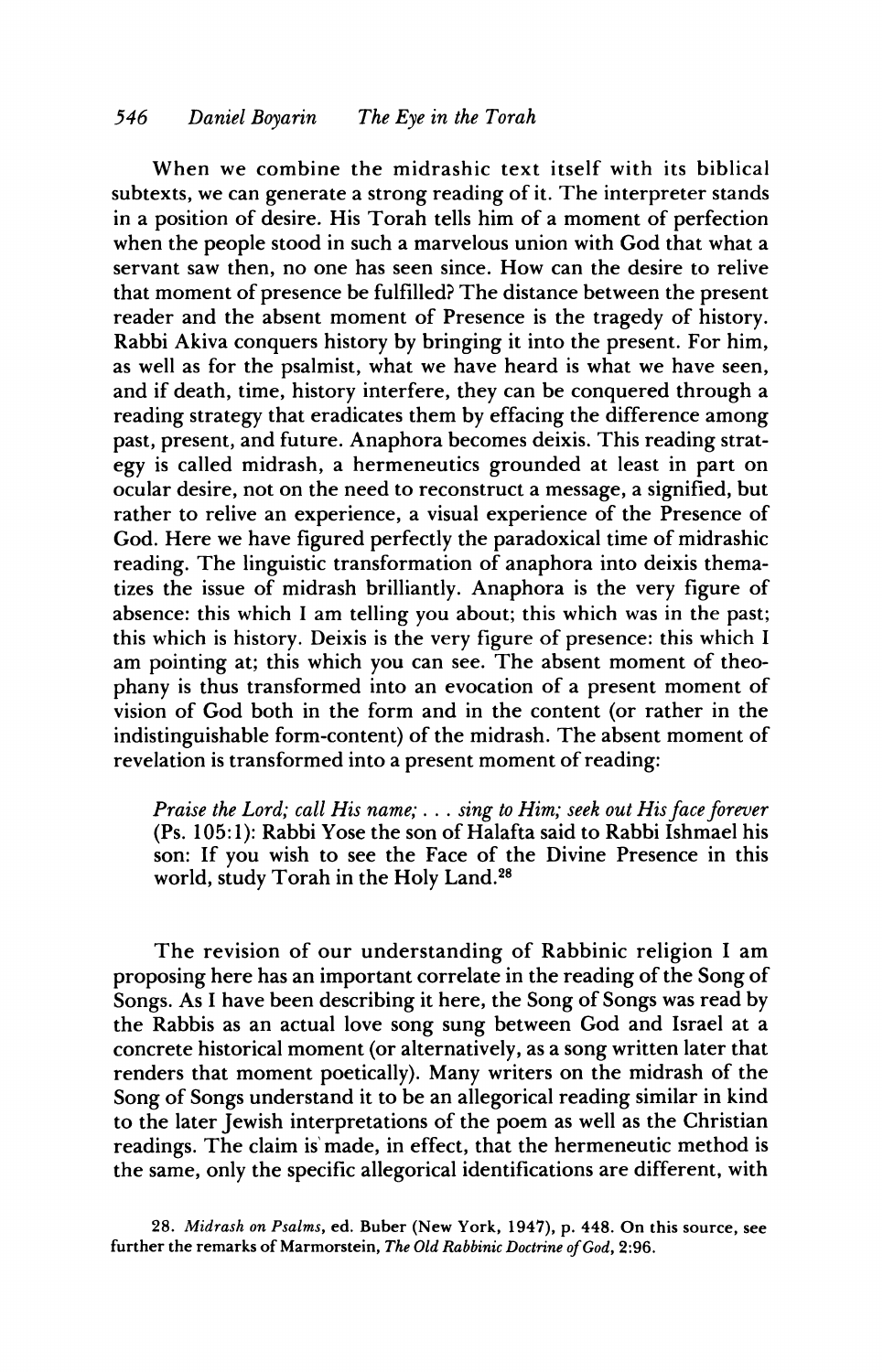**God and Israel assuming the roles of the male and female protagonists rather than Christ and the Church. One finds this view expressed in nearly every commentary on or introduction to the Song of Songs.29** 

**However, it seems to me that we must clearly distinguish the midrashic reading of the Song from that of allegorists such as Origen. Aphoristically, we might say that the direction of Origen's reading is from the concrete to the abstract, while the direction of midrash is from the abstract to the concrete. Or, using Jakobsonian terminology, at least heuristically, we could say that allegorical reading involves the projection of the syntagmatic plane (metonymy) of the text onto a paradigmatic plane of meaning while midrash projects paradigms (metaphor) into a syntagmatic plane of narrative history. Thus, while these are seemingly similar strategies of reading (and often genetically connected ones),30 Origen's allegoresis and midrash are really quite different from each other. I would like to add two clarifications at this point. The first is that the category of "allegory," both as a means of text production and as a reading practice, is a notoriously slippery one. Therefore, it should be clear that when I say allegoresis I mean allegorical reading of the Philonic-Origenal type, which has a fairly clear structure as well as explicit theoretical underpinnings. The other point that I wish to clarify here is that I am not contrasting Jewish with Christian modes of reading. The Gospels themselves, Paul, and even much later Christian literature contain much that is midrashic in hermeneutic structure (more, in my opinion, than is currently recognized, for example, Piers Plowman). Moreover, much authentic Jewish hermeneutic is allegorical or otherwise "logocentric" in structure. Nor am I trying to valorize midrash over Alexandrian allegoresis; I wish only to clarify the two modes of reading as different in order to understand midrash better.** 

**Let us consider this difference by examining Origen's reflections on his method. In the third book of his great commentary on the Song of Songs, the Alexandrian father has discussed in detail the theory behind his allegoresis. It is explicitly founded on a Platonic-Pauline theory of correspondence between the visible things of this world and the invisible things of God.31 Origen goes on to say:** 

**29. See, for example, Song of Songs, trans. and ed. Marvin H. Pope, vol. 7C of The Anchor Bible (Garden City, N.Y., 1977), p. 19: "It is clear that [Akiva] must have understood the Song allegorically."** 

**30. See Ephraim E. Urbach, "The Homiletical Interpretations of the Sages and the Expositions of Origen on Canticles, and the Jewish-Christian Disputation," Scripta hierosolymitana 22 (1971): 247-75.** 

**31. Origen, The Song of Songs: Commentary and Homilies, trans. R. P. Lawson (West**minster, Md., and London, 1957), p. 218; hereafter abbreviated SS. See also Jon Whitman, **Allegory: The Dynamics of an Ancient and Medieval Technique (Cambridge, Mass., 1987), p. 63.**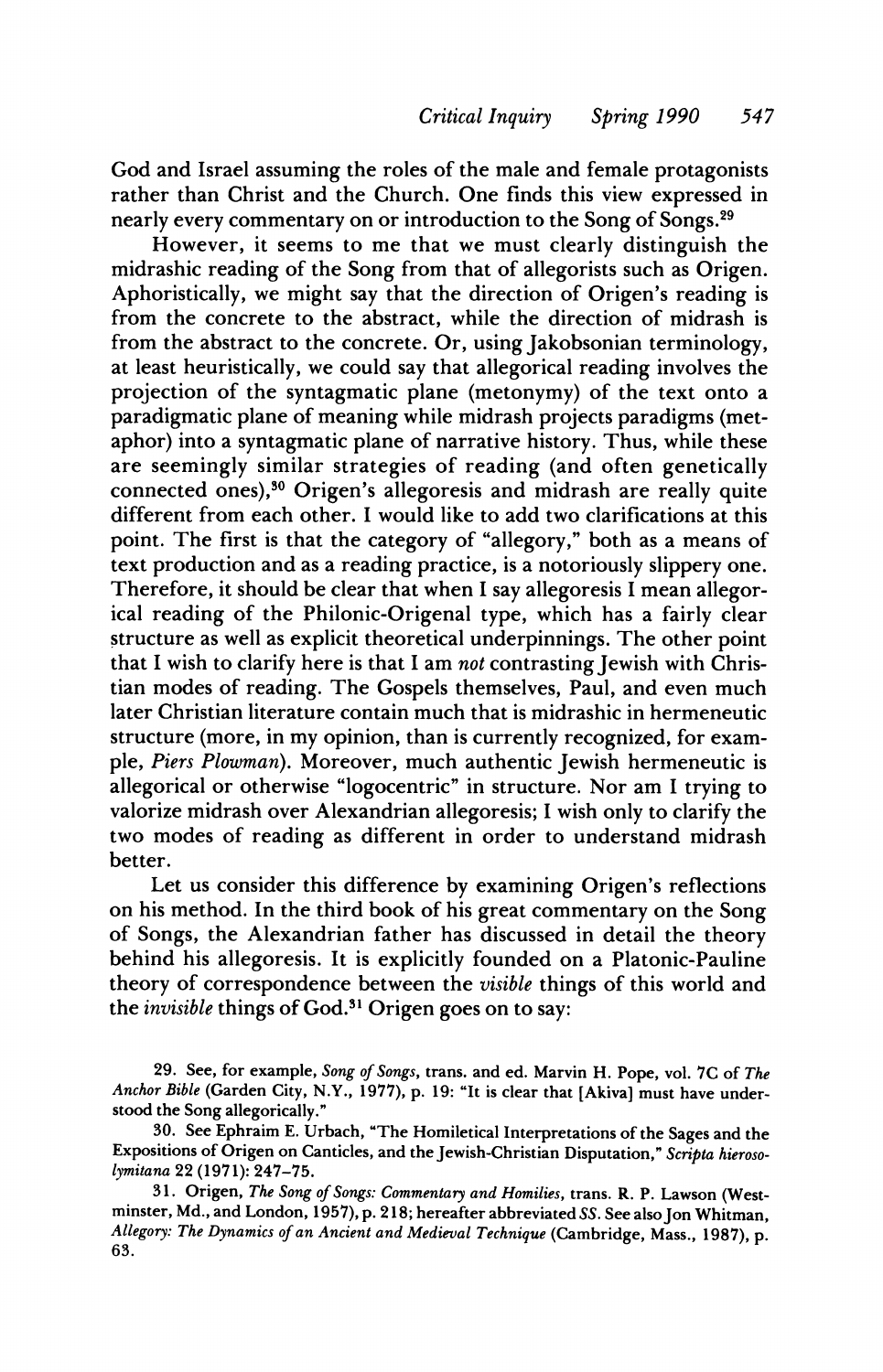**So, as we said at the beginning, all the things in the visible category can be related to the invisible, the corporeal to the incorporeal, and the manifest to those that are hidden; so that the creation of the world itself, fashioned in this wise as it is, can be understood through the divine wisdom, which from actual things and copies teaches us things unseen by means of those that are seen, and carries us over from earthly things to heavenly.** 

**But this relationship does not obtain only with creatures; the Divine Scripture itself is written with wisdom of a rather similar sort. Because of certain mystical and hidden things the people is visibly led forth from the terrestrial Egypt and journeys through the desert, where there was a biting serpent, and a scorpion, and thirst, and where all the other happenings took place that are recorded. All these events, as we have said, have the aspects and likenesses of certain hidden things. And you will find this correspondence not only in the Old Testament Scriptures, but also in the actions of Our Lord and Saviour that are related in the Gospels.** 

**If, therefore, in accordance with the principles that we have now established all things that are in the open stand in some sort of relation to others that are hidden, it undoubtedly follows that the visible hart and roe mentioned in the Song of Songs are related to some patterns of incorporeal realities, in accordance with the character borne by their bodily nature. And this must be in such wise that we ought to be able to furnish a fitting interpretation of what is said about the Lord perfecting the harts, by reference to those harts that are unseen and hidden. [SS, p. 223]** 

**Origen's text describes a perfect correspondence between the ontology of the world and that of the text. In both there is an outer shell and an inner meaning. We see accordingly the metaphysical grounding of the allegorical method used by Origen, and indeed by Philo as well.32 In order for the Scripture to have an "inner meaning," there must be an ontological structure that allows for inner meaning. Allegoresis is thus explicitly founded in a Platonic universe. This Platonic universe is exactly the one in which God is incorporeal, cannot be seen with eyes of flesh, and can only be rendered in language by figures that make Him seem visible to the "eyes of the mind." In that ontotheology, in order for God to become visible to man He must be transformed, incarnated in flesh. The text, too, is an incarnation in visible language of the invisible things of the world. As R. P. Lawson has pointed out, "If the Logos** 

**32. Whitman writes that it is "Origen who first conceives of the different kinds of interpretation as a simultaneous tripartite 'depth' within a given passage, rather than simply alternate strategies for various passages" (Whitman, Allegory, p. 63). It may be that Origen first articulated such a theory explicitly, but surely Philo denied the literal sense of neither the historical nor legal passages of the Pentateuch while at the same time giving them an allegorical reading.**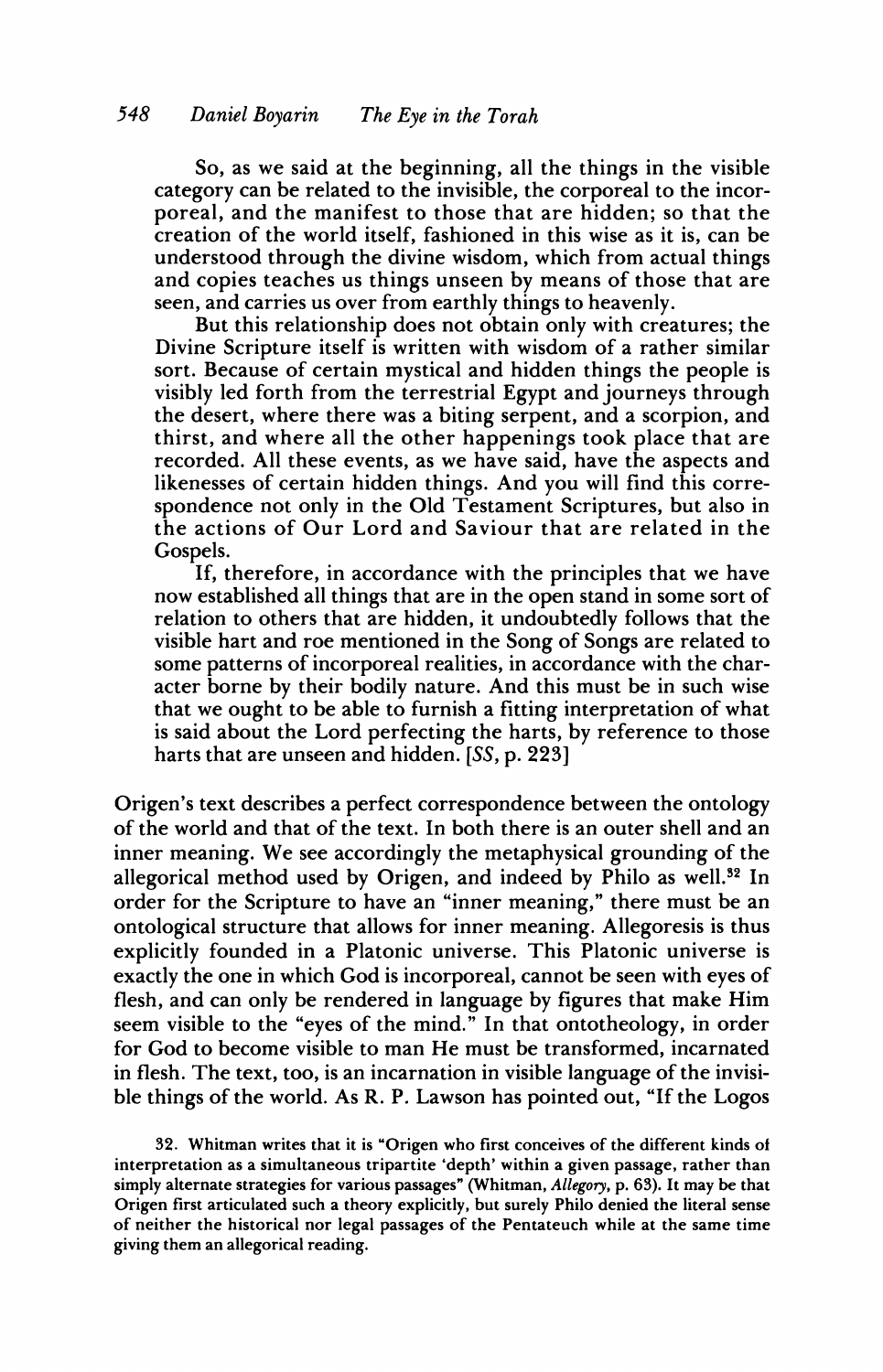**in His Incarnation is God-Man, so, too, in the mind of Origen the incarnation of the Pneuma in Holy Scripture is divine-human" (SS, p. 9). Hermeneutics, then, in this tradition, is an attempt to get behind the visible text to its invisible meaning.** 

**In Rabbinic religion, on the other hand, as we have seen, there is no invisible God manifested in an Incarnation. God Himself is visible (and therefore, corporeal); language is also not divided into a carnal and a spiritual being. Accordingly, there can be no allegory. As we have seen, when the Rabbis read the Song of Songs, they do not translate its "carnal" meaning into one or more "spiritual" senses; rather, they establish a concrete, historical moment in which to contextualize it. If the impulse of Origen is to spiritualize and allegorize physical love quite out of existence in the allegorical reading of the Song, the move of the midrash is to understand the love of God and Israel as an exquisite version of precisely that human erotic love.33 Reading the Song of Songs as a love dialogue between God and Israel is then no more allegorical than reading it as a love dialogue between King Solomon and the Queen of Sheba. The Song is not connected with an invisible meaning but with the text of the Torah and thus with concrete moments of historical memory.** 

**Meaning does not always show itself, just as God does not always show Himself, and, indeed, there are circumstances in which it is dangerous to see meaning just as it is dangerous to see God, but both God and meaning are in principle visible. Hermeneutics is a practice of the recovery of vision. That is, it is ideally a practice in which the original moments of the unmediated vision of God's presence can be recovered. We find this model of hermeneutics explicitly thematized in the following story from the midrash on the Song of Songs:** 

**Ben-Azzai was sitting and interpreting [making midrash], and fire was all around him. They went and told Rabbi Akiva, "Rabbi, Ben-Azzai is sitting and interpreting, and fire is burning all around him." He went to him and said to him, "I heard that you were interpreting, and the fire burning all around you." He said, "Indeed." He said, "Perhaps you were engaged in the inner-rooms of the Chariot [theosophical speculation]." He said, "No. I was sitting and stringing the words of Torah [to each other], and the Torah to the Prophets and the Prophets to the Writings, and the words were as radiant/joyful as when they were given from Sinai, and they were as sweet as at their original** 

**33. For Origen's views on the body and sexuality, see Peter Brown, "'I Beseech You: Be Transformed': Origen," The Body and Society: Men, Women and Sexual Renunciation in Early Christianity (New York, 1988), pp. 160-77. Denigration of the human body and the body of language are correlated with each other and with the doctrine of the incorporeality of God in Jewish religious history as well. When Judaism accepts the Platonic ontotheology, its reading practices become virtually identical to those of Origen and only the applications differ.**